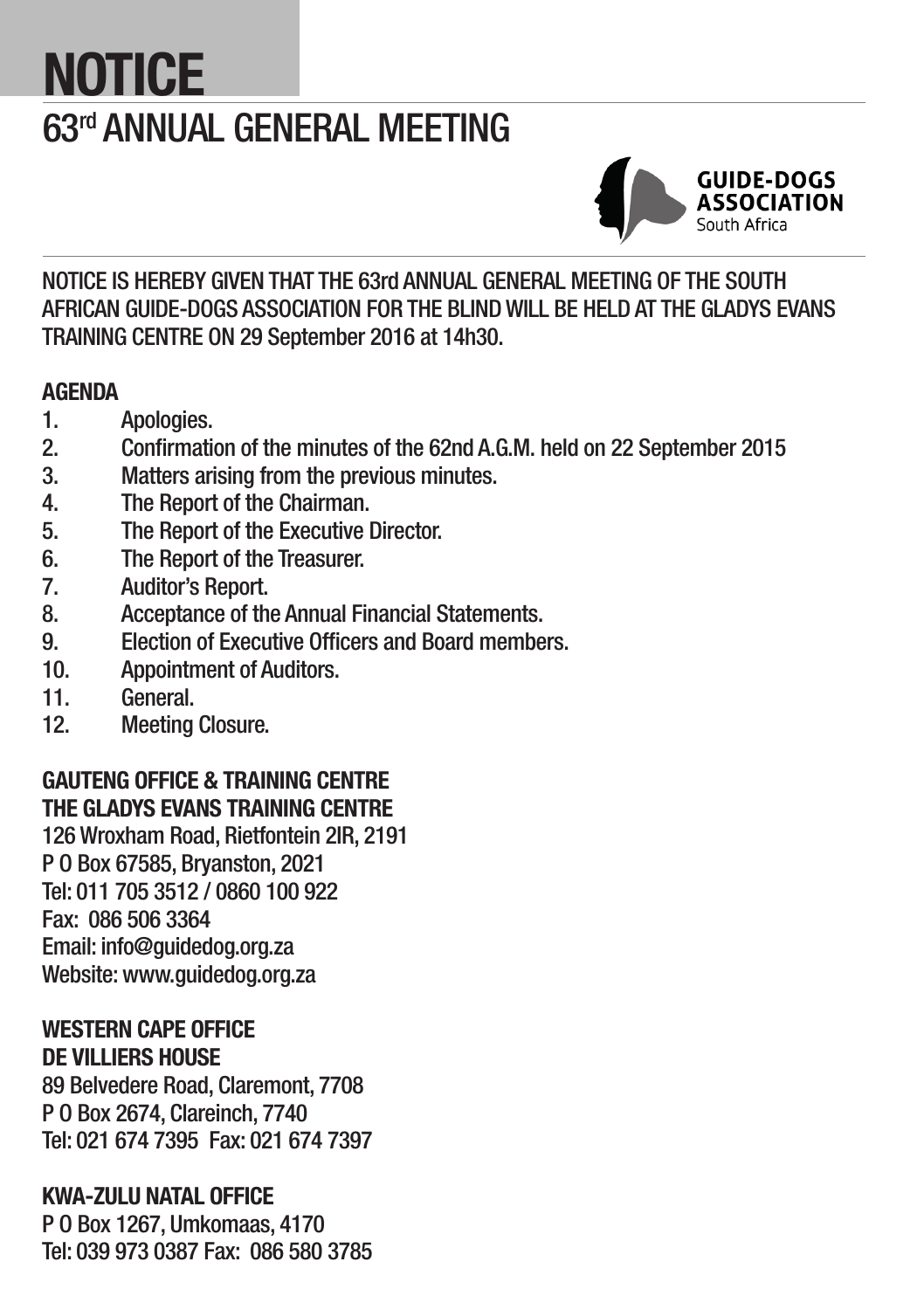## CHAIRMAN'S REPORT – 2015/2016

The past financial year can once again be considered as a very positive one for South African Guide-Dogs Association for the Blind. The only negative was the very unfortunate outbreak of distemper we experienced over the holiday season. The incredible efforts of the staff in overcoming this problem were remarkable and I would like to take this opportunity to thank those involved.

The Honorary Treasurer's report and that of the Executive Director will deal with specifics of the past year and I would not want to repeat their comments save to say that the Board is particularly delighted in the progress made by the College of Orientation & Mobility. Without meaning to downplay the performance of the rest of the Association, I single this department out as it is a key part of our strategy to reach greater

numbers of visually impaired persons.

I would however like to deal with matters relative to the overall governance and direction of the **Association** 

- A major exercise undertaken by the Board was the documentation and communication of a revised Mission and Values statement for the Association. This was arrived at after a survey to determine the Association's strengths and weaknesses (SWOT), perceived or real.
- The second part of the project was the establishment of our VISION 20/20 which details the strategy for the next five years. This project is well on the way to completion.
- Recognising certain skill gaps in the structure of our Board, we recruited three

new members during the year. These new members have skills in Human Resource management, Information Technology and Marketing and I am delighted to report that their presence has immediately been felt. I now believe that the Association is well geared for the future.

The Board is happy with the overall good governance of the Association, the management of our staff and the safe-guarding of our assets.

As you will note in the report of the Honorary Treasurer, a huge part of our financial wellness comes from the generosity of our many donors. We are very fortunate to count our passionate donors among our most valuable assets and I would like to propose a vote of thanks to these wonderful people.

Bequests form a considerable part of our income each year and no recap of the year would be complete without my thanking those families whose dearly departed loved ones have so generously remembered us and the work we do in their wills.

On behalf of the Board I would like to thank each and every staff member for their dedication to our cause and for the unselfish work and time they put in for the Association to realise its objectives. Thank you! Finally, to the Board itself, my thanks for your support and your contribution in making the South African Guide-Dogs Association for the Blind what it is today.

THOMAS DAVID PARKER CHAIRMAN 22/06/2016 **DATE**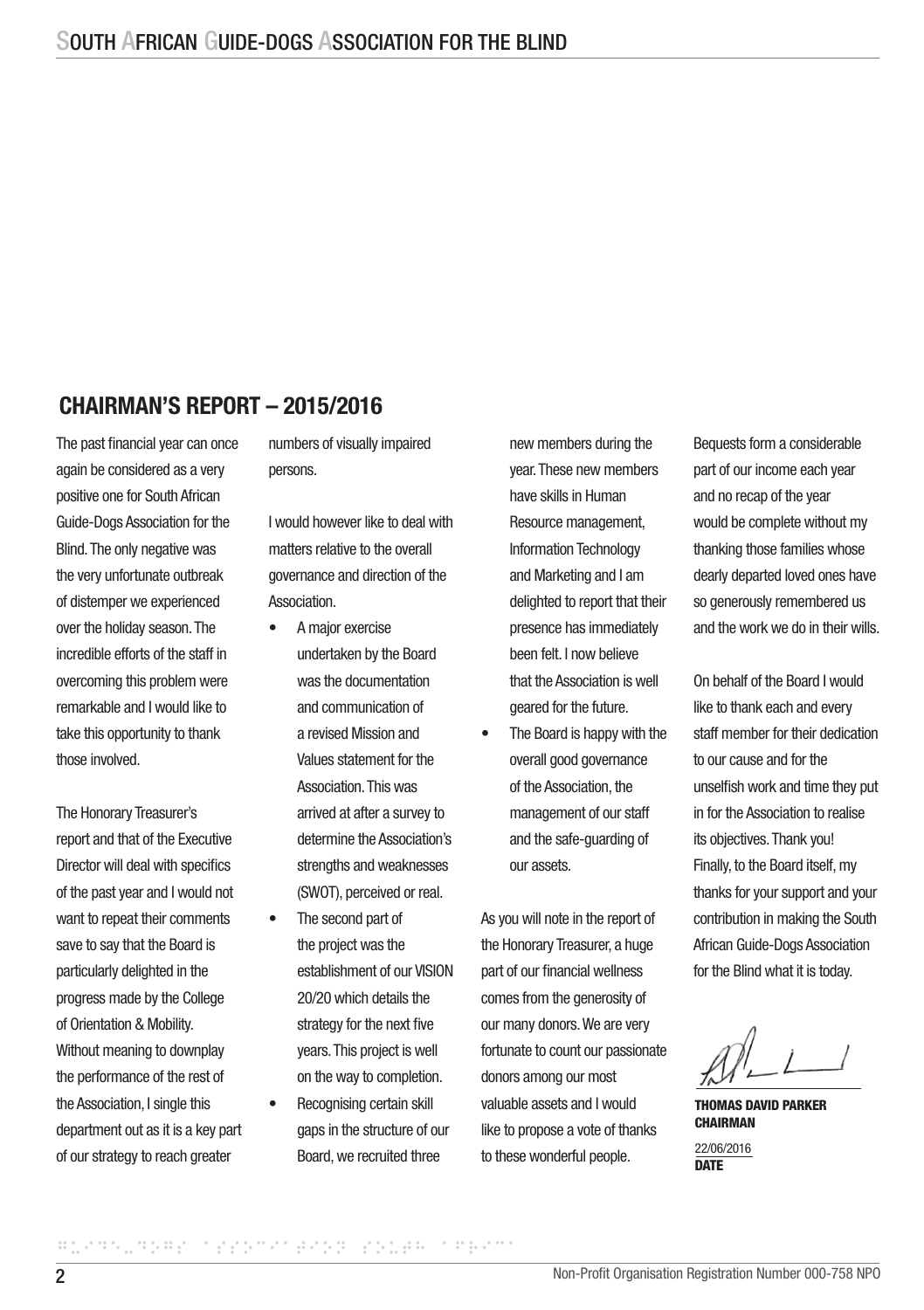## EXECUTIVE DIRECTOR'S REPORT 1 APRIL 2015 TO 31 MARCH 2016

The year ending March 2016 was generally a successful and busy year at the Association. I would like to thank all of our staff, volunteers, puppy raisers, board members, supporters and donors for assisting us to reach our goals.

Our production of working dogs was negatively influenced by an outbreak of Distemper in our puppy block, which resulted in us being under quarantine from late October to end December 2015. I would like to thank Leigh De Beaufort and her team for the hard work and dedication shown during the year and especially during the quarantine period. Training and breeding operations had to be put on hold during this period. We were all deeply saddened by the loss of three beautiful puppies that could not be saved despite all of our efforts.

Our College of Orientation and Mobility (COM) has had a very successful year under the leadership of the new Head, Elizabeth Louw. Our facilitators did an excellent job of training and supporting our six O & M

student practitioners (who are two thirds of the way through their diploma course). COM continues to provide direct training to people who are visually impaired in the Gauteng area. Sadly, COM said goodbye to Moira Higgerty who retired after 35 years of loyal service.

The Training Department, under Mandla Nxumalo's lead, has begun the transition from traditional Guide Dog training to clicker training. We are committed to using a humane training approach that results in happy dogs that understand their working role. I would like to congratulate Hayley Cumming, Joel van Stavel, Percival Tlholoe and Charne Maujean on their qualification as Guide Dog Mobility Instructors. The demand for Service and Autism Support Dog training is steadily growing and Maxine Geddie and her instructors are gearing up for growth in their Department in order to increase production. Cheryl Robertson ensured that our Cape Town training facility was well run and that our Western Cape working dog owners had the support that they required.

Thank you to the House and Grounds teams (Johannesburg and Cape Town) for providing a home away from home for our working dog owners, while they undergo training and for keeping our facilities visitor ready.

In the current economy, our Marketing teams (Johannesburg, Durban and Cape Town), headed up by Pieter van Niekerk, have done a sterling job of reaching their targets. This achievement was thanks to their hard work and the hard work of all of our volunteers. We are fortunate to have the support of so many philanthropic minded people who understand the importance of the work that we do. Thank you to all of our supporters. We could not provide the services of working dog training, Orientation and Mobility direct services and the provision of our SETA accredited diploma course without your support.

Jayne Nicolle and her Finance and Admin team ensured that all policies, procedures and accounting practices were adhered to. Receipting and thanking donors is a very

spredjedni rijedni prod india repr

important process. Having the correct systems in place allows all the other departments to function optimally. Thank you to Finance and to our loyal volunteers.

I would like to welcome all of the new staff who joined us during the financial year - Grace, Elizabeth, Mmalomile, Nomonde, Michelle, Kelby, Anny, Avril, Siphiwe, Leigh, Susan, Laura; welcome to the Guide-Dogs family.

To conclude, I would like to thank the staff who are no longer working for us for the contribution that they made to the success of the Association. We could not have achieved our goals without the hard work and support of many working together as one team.

CE/s -

GAIL GLOVER EXECUTIVE DIRECTOR 22/06/2016

**DATE**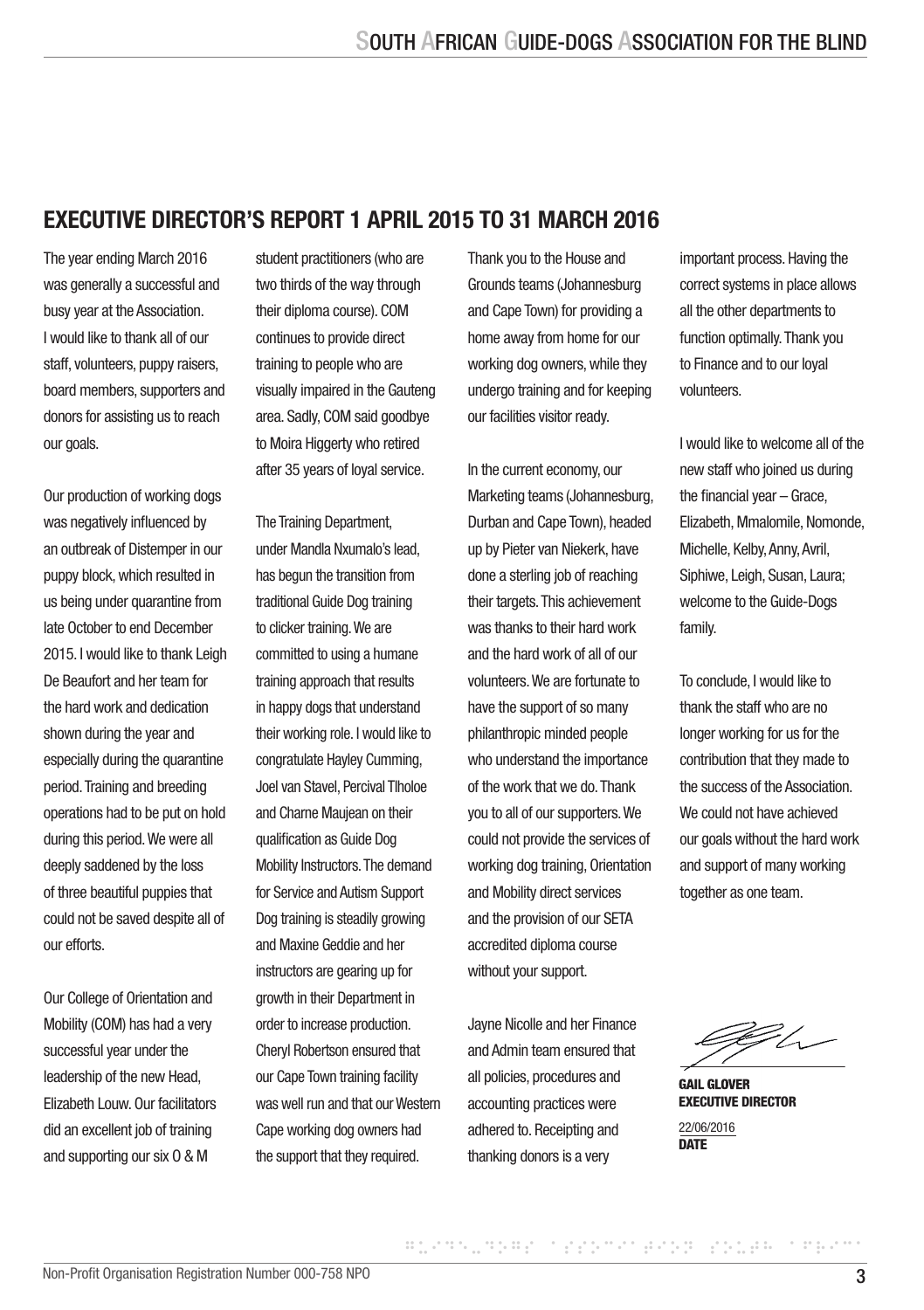## TREASURER'S REPORT – YEAR ENDED 31 MARCH 2016

During a year plagued with economic and political uncertainties and their associated consequences on the South African business community, the Association achieved a very successful financial result. The Association has four main sources of revenue excluding any surpluses (or deficits) arising on the sale of financial assets: broken down as follows :

- Donations and sponsorships
- Fundraising and sundry activities
- Bequests received and

• Income from financial assets (interest and dividends).

Donations and sponsorships being the largest contributor, made up 37% of the total. The next highest was bequests received, which generated 32%; followed by the income from financial assets making up 20%, with fundraising and sundry activities contributing the balance of 11%.

Revenue from all these sources grew by 13.1% during the year under review, which reflected meaningful real growth and resulted from diligent efforts by our executive management team and the staff throughout the year.

A more careful analysis however reveals a number of concerns which are receiving considerable attention at the present time.

Firstly, revenue from the biggest source - donations and sponsorships - was completely static, with no growth during the past 12 months; probably a reflection of the business conditions in which our major supporters are operating at present. Bequests received, on the other hand reflected an increase of more than 20%. This was indeed very pleasing but, due to the nature of bequests, it is very difficult to predict if and when such amounts will be received. The Association therefore faces many challenges going forward to ensure that its future planned activities can be fully financed from "current" income without us having to dip into our reserves (investments).

Our revenues from fundraising increased by a very pleasing 45% over the year. As pointed out in my last report, many of our traditional fundraising activities had been impaired by almost ongoing postal strikes which had forced the fundraising team to explore new

avenues for collecting money and the current results clearly indicate these efforts have borne fruit.

Costs were well controlled during the past year with no major over-expenditures against budget apart from unforeseen expenditure arising from veterinary and related costs following the outbreak of distemper – as mentioned in the Executive Director's report. Maintenance type upgrades were also made to the kennel areas to minimise future outbreaks of this virus; as well as tighter controls being introduced relating to "visitor" dogs entering our property.

Total expenditure (excluding any profit/ loss arising from the disposal of property, plant and equipment) grew by 14.7% when compared to the prior year. A major contributor to this increase lies in the area of staff salaries. Although the Association has non-profit status; and unlike many other charitable institutions, management has recognised the need to have properly qualified staff with the necessary skills and experience to ensure that we can maintain a competitive edge in those areas of our business critical to our continuing success and financial well-being. In turn this requires that the Association can attract and retain staff of the highest calibre – as measured in commercial terms – and remuneration packages for its staff are structured accordingly. Over the past twelve months, we have also made provision to strengthen our marketing team and this process is still underway.

The College of Orientation & Mobility is steadily establishing itself as a vital and successful contributor to our strategic objectives. As our marketing efforts generate greater awareness of the significance and value of this function to the community at large, so the support from both our regular and new donors strengthens and we are able to train more students and assist them with subsequent employment.

The growth in income from our investment portfolio was ahead of the market which was noteworthy given some of the events during the past year and our capital values were preserved in spite of the dramatic fall in the market over the December 2015 period.

Our Fund Manager has been consolidating the portfolio and exiting numerous of our well performing investments that have been assessed to have "peaked" and we are currently holding a significant part of our portfolio in cash pending a review of the portfolio and being ready to make new investments as suitable opportunities present themselves. The Board has engaged an independent specialist to evaluate the performance of our Fund Manager so as to ensure that the Association's investments are being managed according to the mandates set.We once more are indebted to Nedbank Private Wealth for its wisdom and expertise in this area and for delivering the results achieved in a very volatile market.

Capital expenditure for the 2015/6 financial year was contained to less than budget as management was able to source suitable replacement vehicles – the major expense item – at lower prices than planned. We were also significantly aided by the donation of a vehicle from the winner of our annual car raffle thus obviating the need for us to acquire a new unit – for which we express our sincere appreciation.

Overall, we were again able to finance our business operations through current cash flows without having to draw from our investment portfolio thereby maintaining the Association's sound financial position  $$ which enables the Board to plan for the future in confidence

The results achieved by the Association could not have been reached without the generosity and loyal support of all our members, donors and sponsors and the Board records its deep gratitude to you all.

In conclusion, I'd like to thank Jayne Nicolle, our Financial Manager and her team for all their hard work and unwavering commitment during the past year.

LAURENCE DAVID DRAKE TREASURER 22/06/2016 **DATE**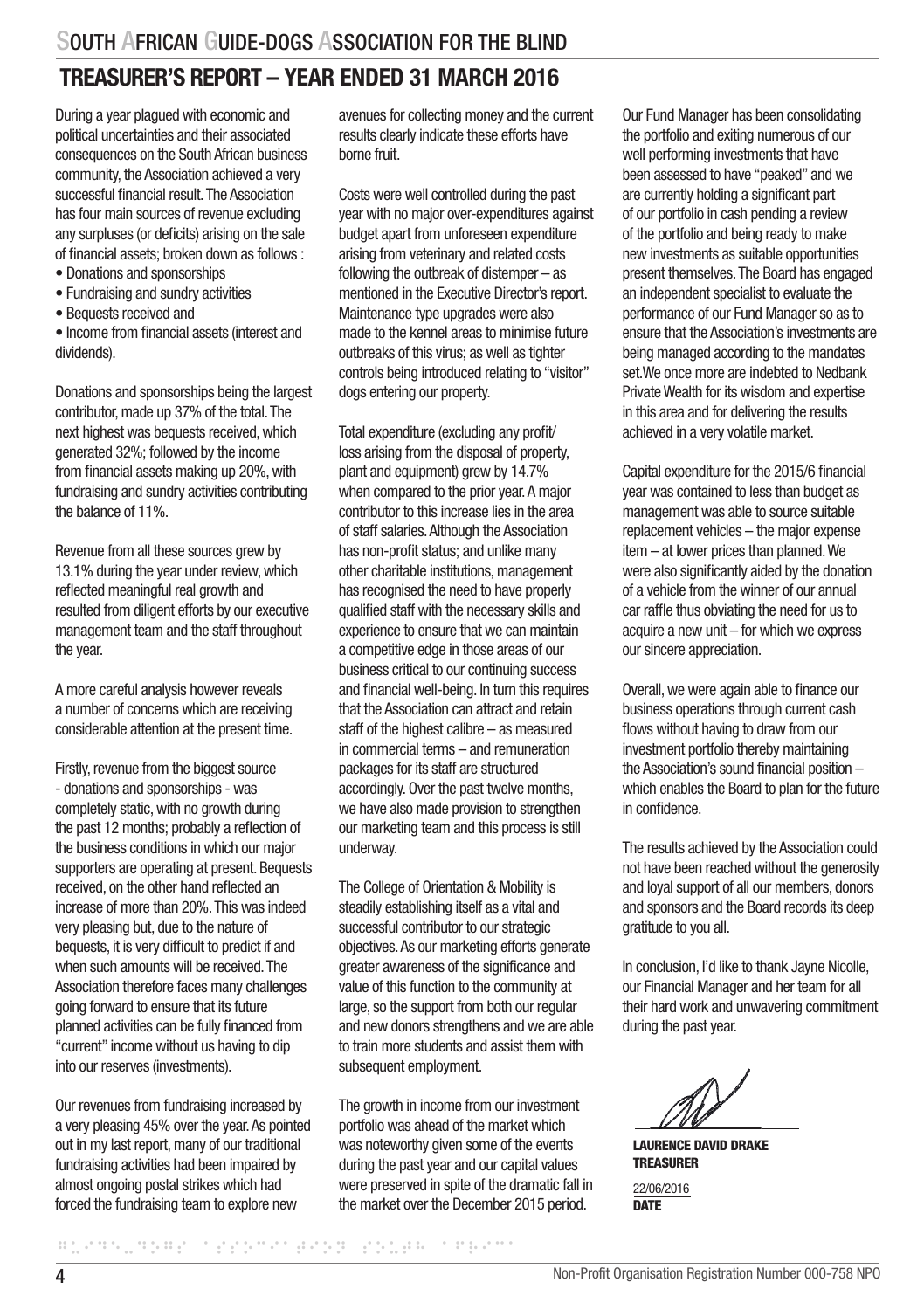# ANNUAL FINANCIAL STATEMENTS FOR THE YEAR ENDED 31 MARCH 2016

GUIDE-DOGS ASSOCIATION SOUTH AFRICA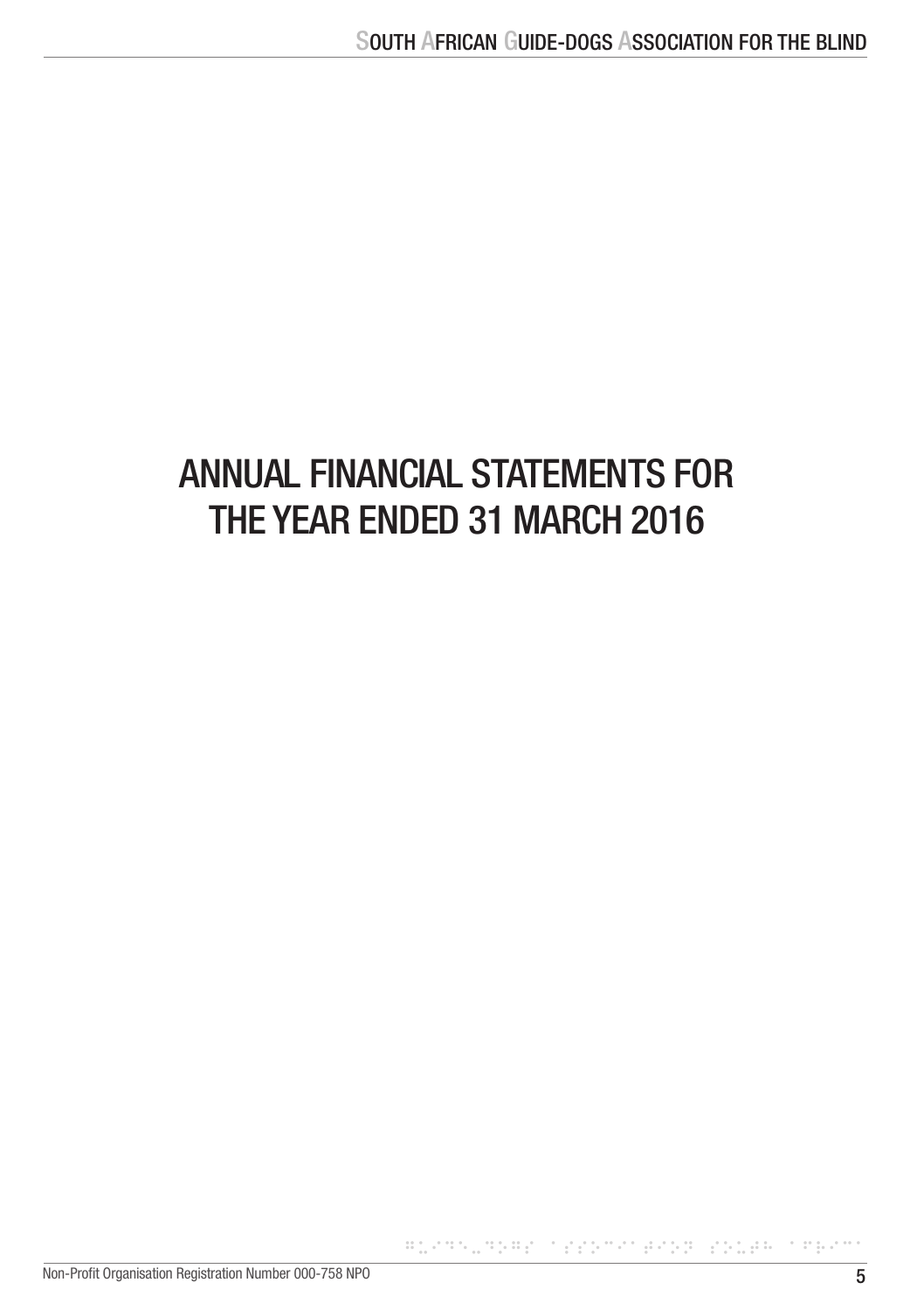| <b>OFFICE BEARERS</b>                                                    |                               | <b>Executive Director</b>                                                                                                                                                                                                                    | Mrs Gail Glover                                                                                                                                                                                                  |
|--------------------------------------------------------------------------|-------------------------------|----------------------------------------------------------------------------------------------------------------------------------------------------------------------------------------------------------------------------------------------|------------------------------------------------------------------------------------------------------------------------------------------------------------------------------------------------------------------|
|                                                                          |                               | Honorary Chairman                                                                                                                                                                                                                            | Mr Thomas David Parker                                                                                                                                                                                           |
|                                                                          |                               | Honorary Vice Chairman                                                                                                                                                                                                                       | Dr Jill Belinda Drake                                                                                                                                                                                            |
|                                                                          |                               | Honorary Treasurer                                                                                                                                                                                                                           | Mr Laurence David Drake                                                                                                                                                                                          |
|                                                                          |                               | Honorary Board Members:                                                                                                                                                                                                                      | Ms Deborah Bullivant<br>Mrs Morag Anne Cardoso<br>Mr Grant Andrew Finnemore<br>Mr Philip Louis Kuhn<br>Mr David Richard Leyshon<br>Mr Johan Wilhelm Roos<br>Mr Alastair Duncan Stalker<br>Mr Nigel William Unwin |
| <b>NATURE OF ASSOCIATION</b>                                             |                               | To enhance the mobility and independence of people who have visual, physical and<br>developmental needs.                                                                                                                                     |                                                                                                                                                                                                                  |
| <b>AUDITORS</b>                                                          |                               | Axiom Registered Accountants and Auditors                                                                                                                                                                                                    |                                                                                                                                                                                                                  |
| <b>BANKERS</b><br><b>INVESTMENT FUND MANAGERS</b> Nedbank Private Wealth |                               | Nedbank Limited                                                                                                                                                                                                                              |                                                                                                                                                                                                                  |
| <b>NON-PROFIT ORGANISATION</b><br><b>REGISTRATION NUMBER</b>             |                               | 000-758 NPO                                                                                                                                                                                                                                  |                                                                                                                                                                                                                  |
| <b>REGISTERED OFFICE</b>                                                 |                               | 126 Wroxham Road<br><b>Rietfontein 2IR</b><br>Sandton<br>2191                                                                                                                                                                                |                                                                                                                                                                                                                  |
| <b>CONTENTS</b>                                                          | 7<br>8<br>9<br>10<br>11<br>12 | Report of the Auditor<br>Report of the Board<br>Statement of Comprehensive Income<br><b>Statement of Financial Position</b><br>Statement of Changes in Equity<br><b>Statement of Cash Flows</b><br>13 - 21 Notes to the financial statements |                                                                                                                                                                                                                  |

#### APPROVAL OF ANNUAL FINANCIAL STATEMENTS

The annual financial statements set out on pages 8 to 21 were approved by the Board and are signed on its behalf by:

**CHAIRMAN** 

**DATE** 22/06/2016

**TREASURER** 

STORY TEEPTH BROOK COSE TREAT **DATE** 22/06/2016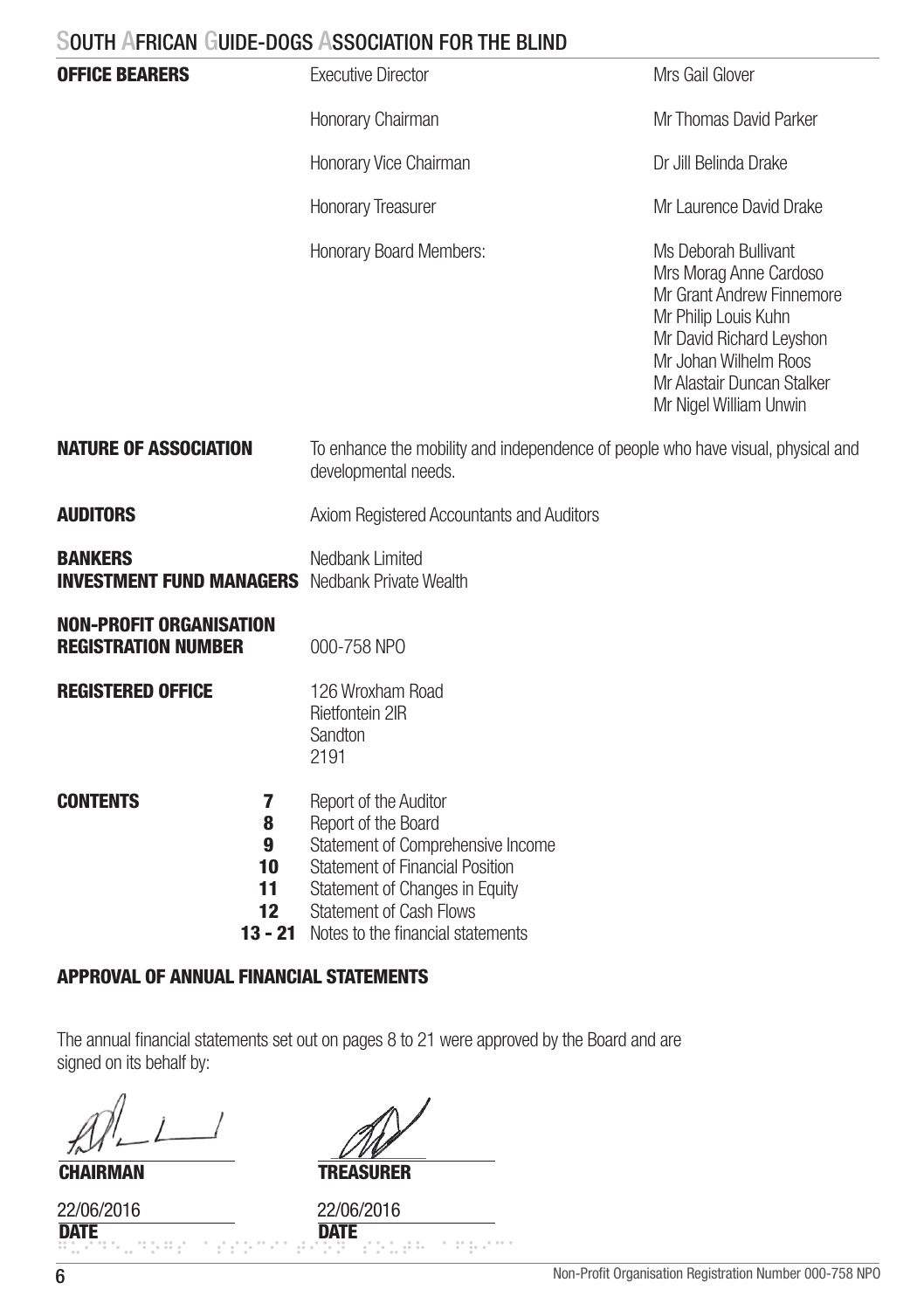#### INDEPENDENT AUDITOR'S REPORT TO THE MEMBERS OF THE SOUTH AFRICAN GUIDE-DOGS ASSOCIATION FOR THE BLIND

#### Report on the Financial Statements

We have audited the financial statements of the South African Guide-Dogs Association for the Blind which comprise the Board's Report, the Statement of Financial Position as at 31 March 2016, the Statement of Comprehensive Income, and Statement of Cash Flows for the year then ended, a summary of significant accounting policies and other explanatory notes, as set out on pages 8 to 21.

#### Executive Board's Responsibility for the Financial Statements

The Association's Executive Board is responsible for the preparation and fair presentation of these financial statements in accordance with the requirements of the South African Guide-Dogs Association for the Blind. This responsibility includes: designing, implementing and maintaining internal control relevant to the preparation and fair presentation of financial statements that are free from material misstatement, whether due to fraud or error; selecting and applying appropriate accounting policies; and making accounting estimates that are reasonable in the circumstances.

#### Auditor's Responsibility

Our responsibility is to express an opinion on these financial statements based on

our audit. We conducted our audit in accordance with International Standards on Auditing. Those standards require that we comply with ethical requirements and plan and perform the audit to obtain reasonable assurance whether the financial statements are free from material misstatement.

An audit involves performing procedures to obtain audit evidence about the amounts and disclosures in the financial statements. The procedures selected depend on the auditor's judgement, including the assessment of the risks of material misstatement of the financial statements, whether due to fraud or error. In making those risk assessments, the auditor considers internal control relevant to the entity's preparation and fair presentation of the financial statements in order to design audit procedures that are appropriate in the circumstances, but not for the purpose of expressing an opinion on the effectiveness of the entity's internal control. An audit also includes evaluating the appropriateness of accounting policies used and the reasonableness of accounting estimates made by management, as well as evaluating the overall presentation of the financial statements

We believe that the audit evidence we have obtained is sufficient and appropriate to provide a basis for our audit opinion.

#### *Income*

The Association, in common with other charitable organisations, receives certain income from public donations and events, the recognition of which, due to its nature, is not susceptible to verification by generally accepted auditing procedures. Therefore, our examination relating to such income was limited to the amount thereof recorded in the financial records.

#### *Opinion*

In our opinion, except for the effects of such adjustments, if any, regarding to matters referred to in the preceding paragraph, the financial statements fairly present, in all material respects. the financial position of the Association at 31 March 2016 and the results of its operations for the year then ended in accordance with the requirements of the South African Guide-Dogs Association for the Blind.

Oscien Regisered Dicarders & Auditors- Del

AXIOM REGISTERED ACCOUNTANTS & AUDITORS REGISTERED AUDITOR – DENICE NOELLE CARR (644110) SHOP 7 MAGIC GARDEN CENTRE, ARCONPARK, VEREENIGING, 1939 DATE

22/06/2016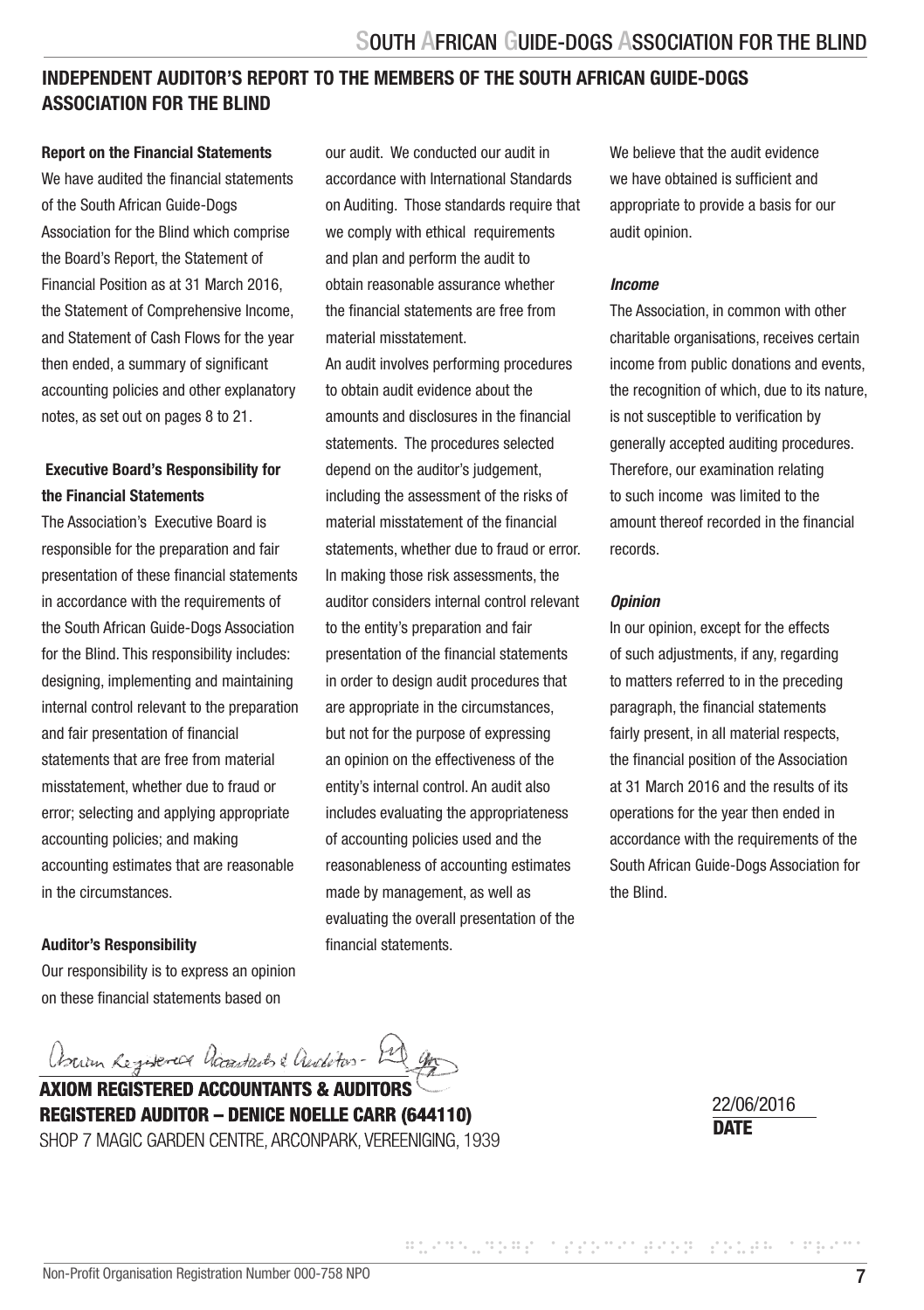### REPORT OF THE BOARD OF THE SOUTH AFRICAN GUIDE-DOGS ASSOCIATION FOR THE BLIND FOR THE YEAR ENDED 31 MARCH 2016

The Board presents its report and the financial statements for the year then ended.

#### NATURE OF BUSINESS

To enhance the mobility and independence of people who have visual, physical and developmental needs.

#### FINANCIAL RESULTS

The results of operations as well as the financial position for the year are detailed in the attached financial statements.

#### CAPITAL

The Association does not have share capital. In the event of the winding up of the Association, the balance of funds available would be transferred to another organisation with similar objectives.

#### PROPERTY, PLANT AND EQUIPMENT

There was no change in the nature of the PPE of the Association or in the policy regarding their use.

#### EVENTS SUBSEQUENT TO THE YEAR END

No material fact or circumstance has occurred since the accounting date and the date of this report.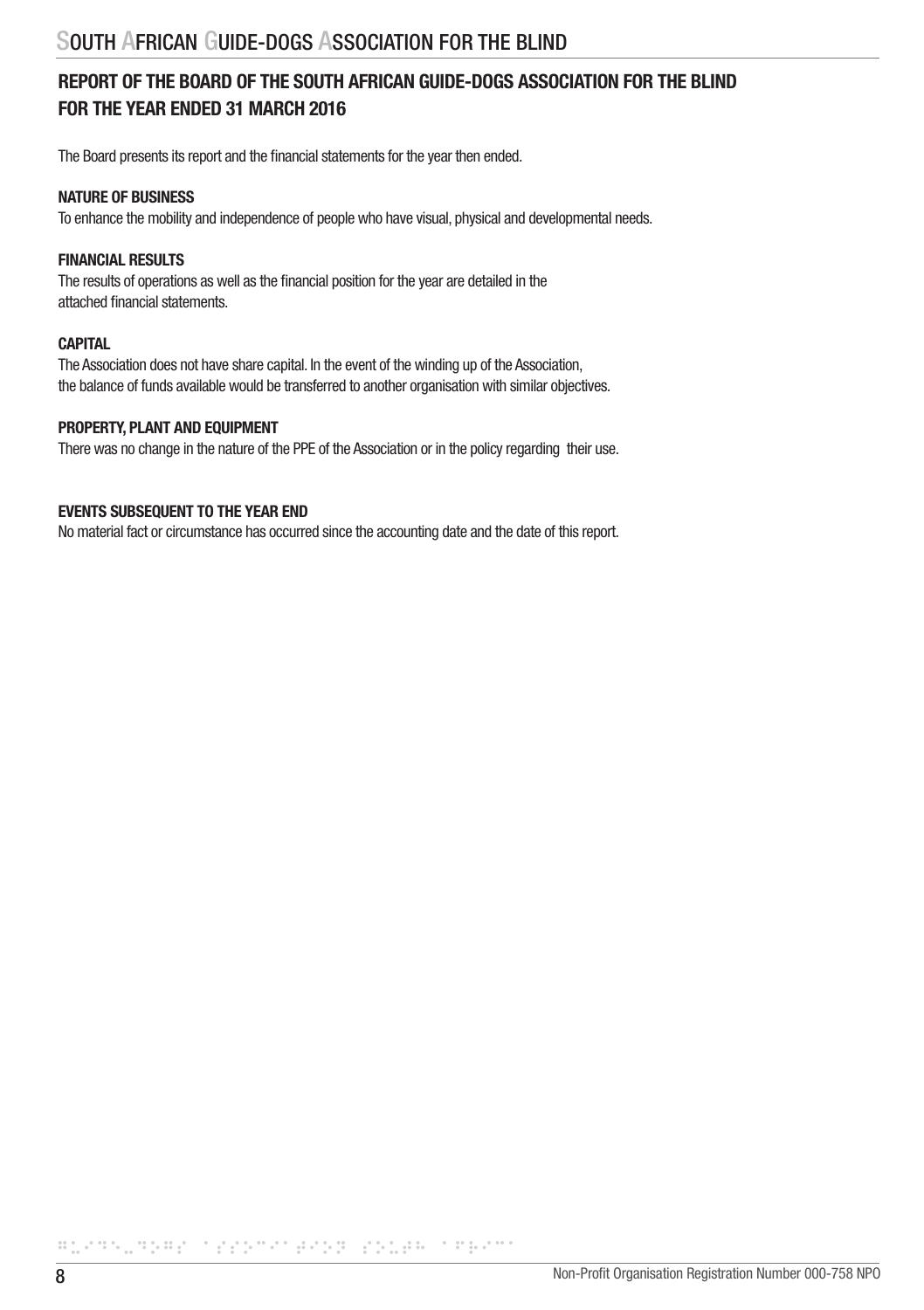## STATEMENT OF COMPREHENSIVE INCOME FOR THE YEAR ENDED 31 MARCH 2016

| <b>Notes</b>                                                                                        | 2016<br><b>R000</b> | 2015<br><b>R000</b> |
|-----------------------------------------------------------------------------------------------------|---------------------|---------------------|
| <b>SUBSCRIPTIONS</b><br>8                                                                           | 121                 | 20                  |
| 5                                                                                                   | 21 0 33             | 18884               |
| <b>OTHER INCOME</b>                                                                                 | 11 358              | 11 355              |
| Fundraising from donations<br>Fundraising from events                                               | 2 2 7 6             | 1804                |
| College of Orientation and Mobility Training income                                                 | 642                 | 316                 |
| <b>Donation National Lottery</b>                                                                    |                     |                     |
| Sale of dogs                                                                                        | 37                  | 56                  |
| Trading activities                                                                                  | 135                 | (48)                |
| Dividends received<br>6                                                                             | 4 3 5 0             | 4 3 8 9             |
| Interest received<br>6                                                                              | 1 6 2 9             | 787                 |
| Rental income                                                                                       | 238                 | 225                 |
| Profit on disposal of PPE                                                                           | 368                 |                     |
| <b>EXPENDITURE</b>                                                                                  | 24 209              | 21 211              |
| Depreciation                                                                                        | 460                 | 419                 |
| Fundraising expenses                                                                                | 3 3 6 3             | 3169                |
| Administration                                                                                      | 6 1 5 2             | 5465                |
| Fleet                                                                                               | 587                 | 454                 |
| Kennels                                                                                             | 3 4 2 5<br>4 3 4 5  | 2736<br>3764        |
| Training Centre Johannesburg<br>Training Centre Cape Town                                           | 1 1 5 5             | 935                 |
| House & Grounds Johannesburg                                                                        | 1 0 4 5             | 945                 |
| House & Grounds Cape Town                                                                           | 520                 | 411                 |
| College of Orientation and Mobility (Johannesburg)                                                  | 3 1 5 7             | 2 8 0 4             |
| Loss on disposal of PPE                                                                             |                     | 109                 |
| <b>OPERATING (LOSS) / PROFIT FOR THE YEAR</b>                                                       | (3055)              | (2307)              |
|                                                                                                     |                     |                     |
| Finance costs                                                                                       |                     |                     |
| (LOSS) / PROFIT FOR THE YEAR                                                                        | (3055)              | (2307)              |
| <b>OTHER COMPREHENSIVE INCOME</b><br>5                                                              | 9870                | 8 2 0 3             |
| Bequests received                                                                                   | 9762                | 7933                |
| Contribution from The John and Esther Ellerman Memorial Trust<br>16<br>Contribution from SAGA Trust | 108                 | 270                 |
| <b>NET SURPLUS FOR THE YEAR</b>                                                                     | 6815                | 5896                |
|                                                                                                     |                     |                     |

GUIDE-DOGS ASSOCIATION SOUTH AFRICAN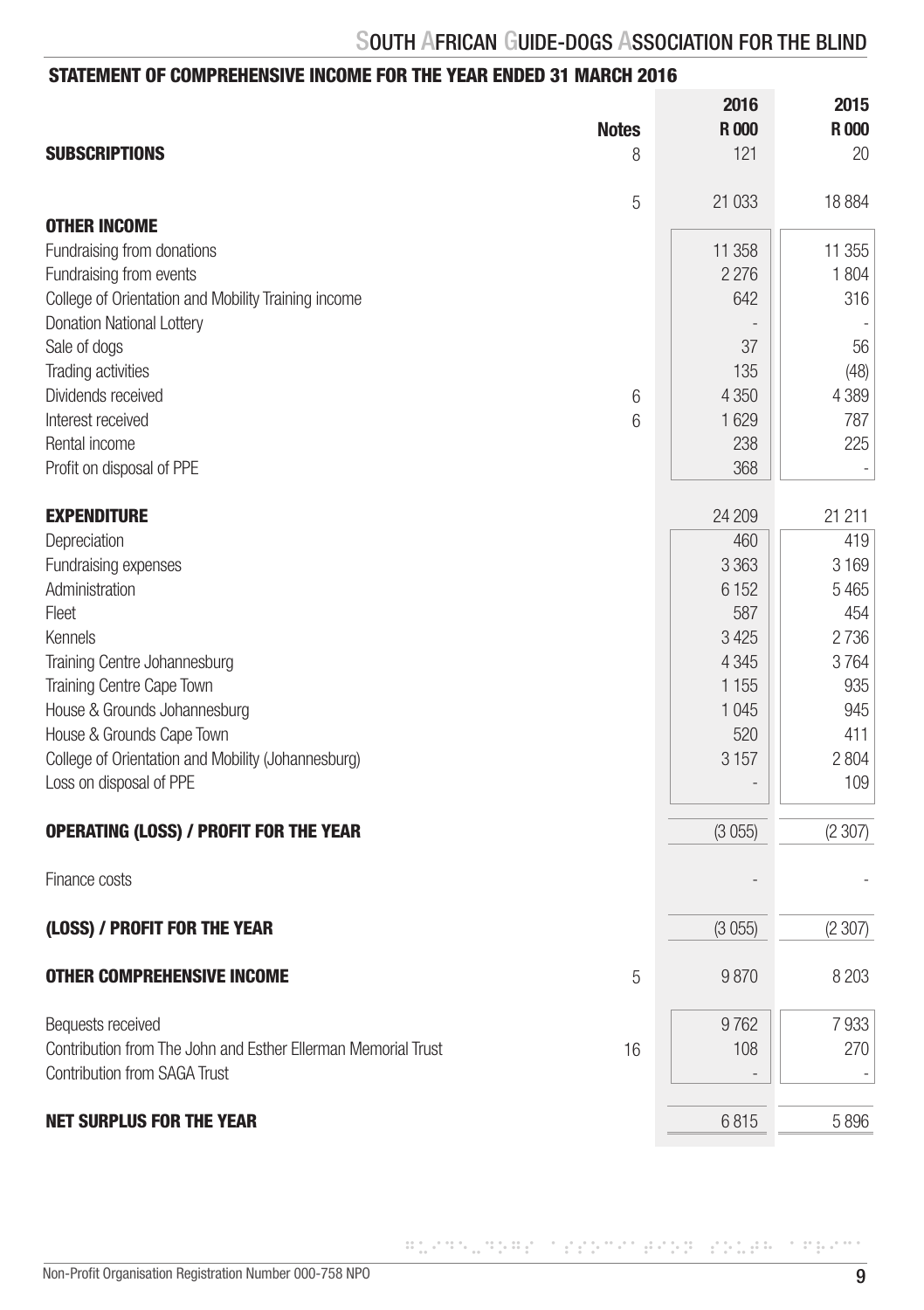## STATEMENT OF FINANCIAL POSITION AT 31 MARCH 2016

| <b>Notes</b>                                                            | 2016<br><b>R000</b> | 2015<br><b>R000</b> |
|-------------------------------------------------------------------------|---------------------|---------------------|
| <b>ASSETS</b>                                                           |                     |                     |
| <b>Non-current assets</b>                                               | 126 320             | 120 740             |
| Property, plant and equipment<br>9<br>Financial assets<br>10            | 16783<br>109 537    | 16514<br>104 226    |
| <b>Current assets</b>                                                   | 1 3 8 0             | 1700                |
| Inventories<br>11<br>Trade and other receivables<br>12<br>Cash and bank | 204<br>391<br>785   | 110<br>692<br>898   |
| <b>TOTAL ASSETS</b>                                                     | 127 700             | 122 440             |
| <b>EQUITY AND LIABILITIES</b>                                           |                     |                     |
| <b>Capital and reserves</b>                                             | 125 339             | 119798              |
| Accumulated funds<br>Revaluation reserve<br>10                          | 103 582<br>21 757   | 89 008<br>30 790    |
| <b>Current liabilities</b>                                              |                     |                     |
| Trade and other payables<br>13                                          | 2 3 6 1             | 2642                |
| <b>TOTAL EQUITY AND LIABILITIES</b>                                     | 127 700             | 122 440             |

GUIDE-DOGS ASSOCIATION SOUTH AFRICA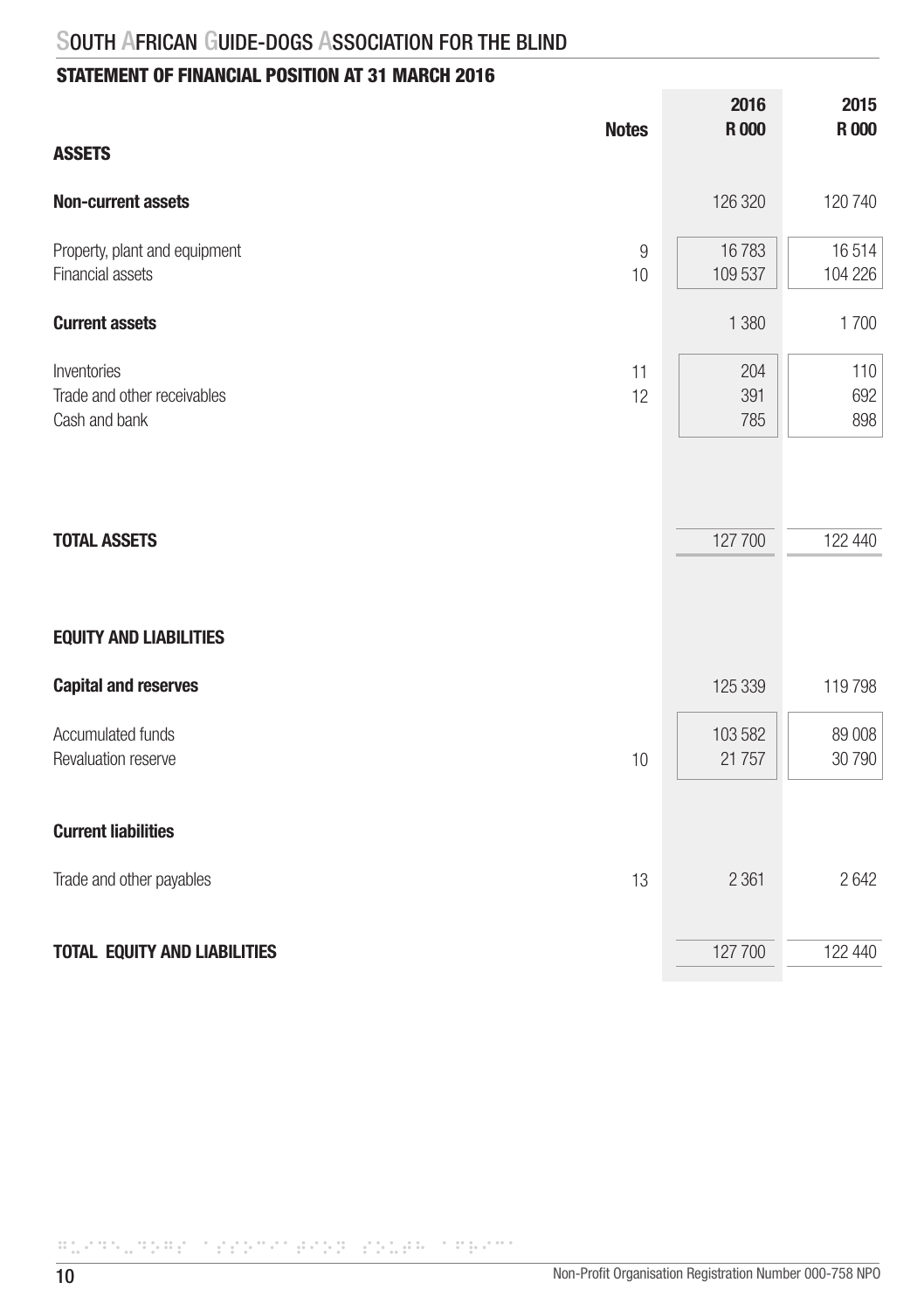| STATEMENT OF CHANGES IN EQUITY FOR THE YEAR ENDED 31 MARCH 2016 |              |                                              |                                                     |                             |  |  |
|-----------------------------------------------------------------|--------------|----------------------------------------------|-----------------------------------------------------|-----------------------------|--|--|
|                                                                 | <b>Notes</b> | <b>Accumulated</b><br>surplus<br><b>R000</b> | <b>Revaluation</b><br><b>Reserve</b><br><b>R000</b> | <b>Total</b><br><b>R000</b> |  |  |
| Balance at 31 March 2013                                        |              | 67 266                                       | 27 092                                              | 94 358                      |  |  |
| Net deficit for the year                                        |              | (3870)                                       |                                                     | (3870)                      |  |  |
| Revaluation reserve                                             |              |                                              | (4558)                                              | (4558)                      |  |  |
| Bequests received for the year                                  | 5            | 5 2 4 0                                      |                                                     | 5 2 4 0                     |  |  |
| Net profit on disposal of financial assets                      | 5/6          | 8 1 5 6                                      |                                                     | 8 1 5 6                     |  |  |
| <b>Balance at 31 March 2014</b>                                 |              | 76792                                        | 22 5 34                                             | 99 326                      |  |  |
| Net deficit for the year                                        |              | (2307)                                       |                                                     | (2307)                      |  |  |
| Revaluation reserve                                             |              |                                              | 8 2 5 6                                             | 8 2 5 6                     |  |  |
| Bequests received for the year                                  | 5            | 8 2 0 3                                      |                                                     | 8 2 0 3                     |  |  |
| Net profit on disposal of financial assets                      | 5/6          | 6 3 2 0                                      |                                                     | 6 3 2 0                     |  |  |
| Balance at 31 March 2015                                        |              | 89 008                                       | 30 790                                              | 119798                      |  |  |
| Net deficit for the year                                        |              | (3055)                                       |                                                     | (3055)                      |  |  |
| Revaluation reserve                                             |              |                                              | (9033)                                              | (9033)                      |  |  |
| Bequests received for the year                                  | 5            | 9870                                         |                                                     | 9870                        |  |  |
| Net profit on disposal of financial assets                      | 5/6          | 7759                                         |                                                     | 7759                        |  |  |
| Balance at 31 March 2016                                        |              | 103 582                                      | 21 757                                              | 125 339                     |  |  |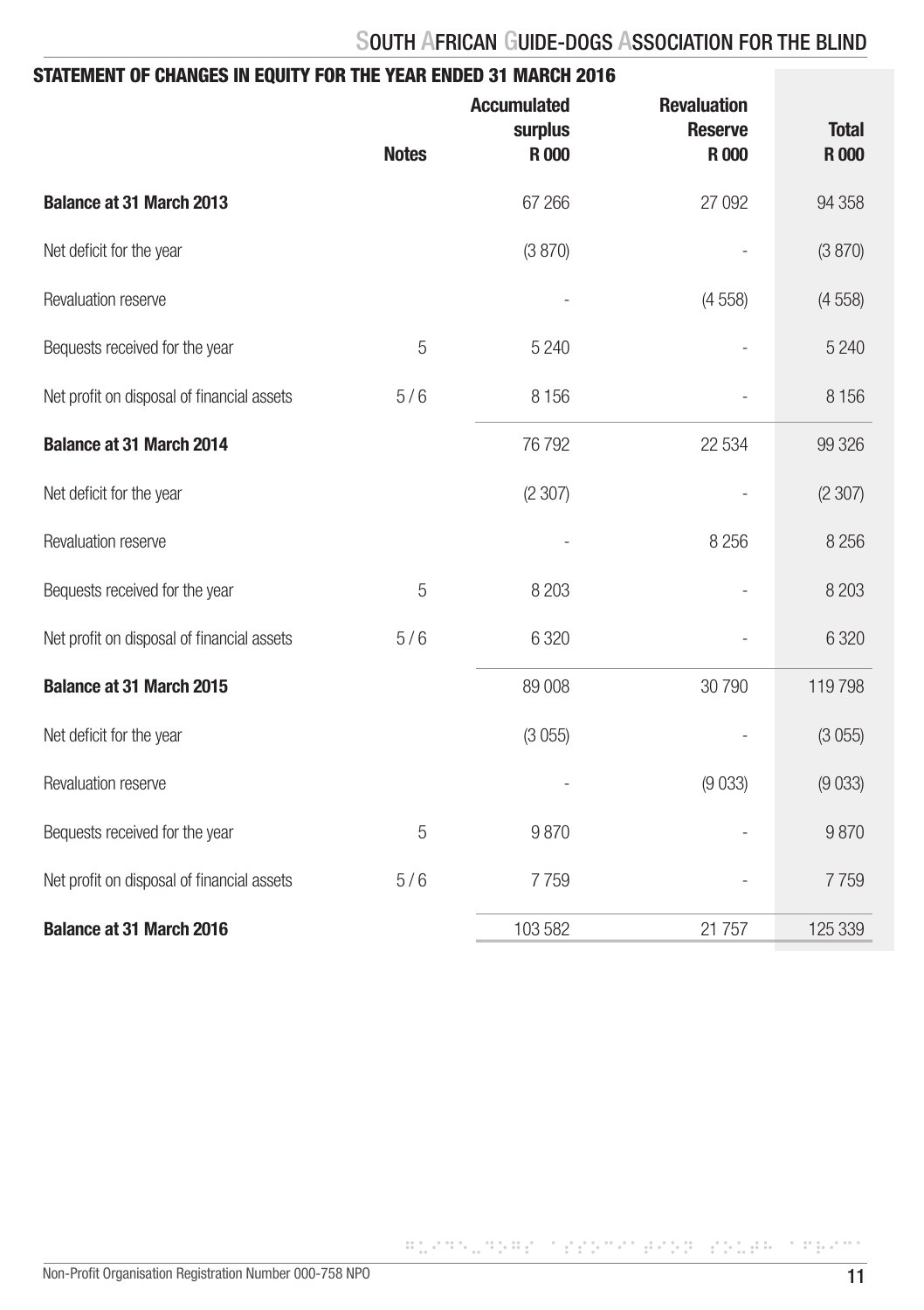### STATEMENT OF CASH FLOWS FOR THE YEAR ENDED 31 MARCH 2016

| <b>Notes</b><br><b>CASH FLOWS FROM OPERATING ACTIVITIES</b> | 2016<br><b>R000</b> | 2015<br><b>R000</b> |
|-------------------------------------------------------------|---------------------|---------------------|
|                                                             | (9 016)             | (5441)              |
| Cash generated by operations<br>Finance Costs<br>14.1       | (9 016)             | (5441)              |
| CASH FLOWS FROM INVESTING ACTIVITIES                        | (967)               | (3026)              |
| Additions to property, plant and equipment                  | (1079)              | (1920)              |
| Decrease / (Increase) in financial assets                   | (14344)             | (13066)             |
| Proceeds on disposal of property, plant and equipment       | 718                 | 464                 |
| Income from financial assets                                | 13738               | 11 496              |
| CASH FLOWS FROM BEQUEST ACTIVITIES                          | 9870                | 8 2 0 3             |
| Bequests received during the year                           | 9870                | 8 2 0 3             |
| Other                                                       |                     |                     |
| NET INCREASE/(DECREASE) IN CASH AND CASH EQUIVALENTS        | (113)               | (264)               |
| CASH AND CASH EQUIVALENTS AT THE BEGINNING OF THE YEAR      | 898                 | 1 1 6 2             |
| CASH AND CASH EQUIVALENTS AT THE END OF THE YEAR            | 785                 | 898                 |
|                                                             |                     |                     |

GUIDE-DOGS ASSOCIATION SOUTH AFRICATION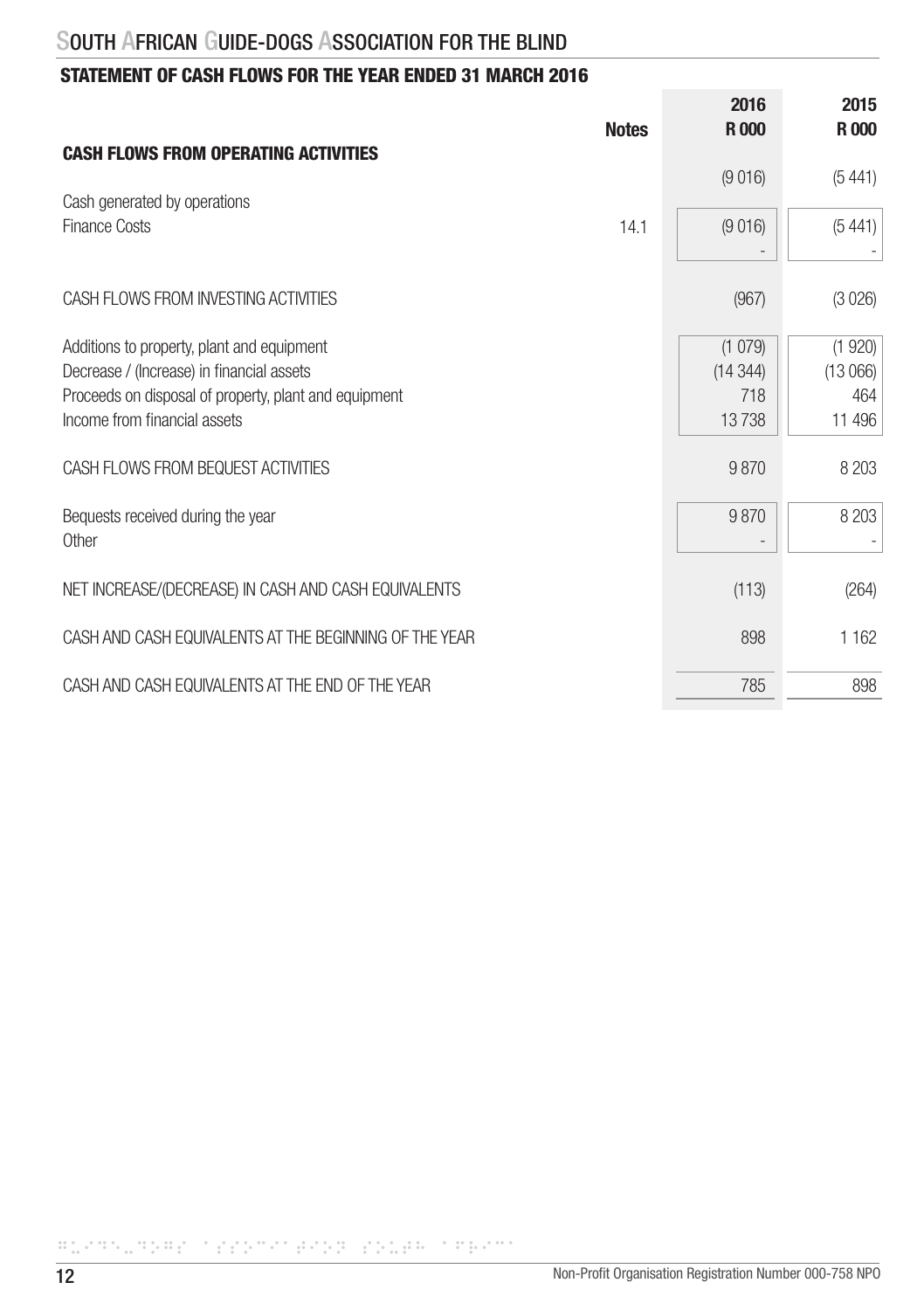#### NOTES TO THE FINANCIAL STATEMENTS FOR THE YEAR ENDED 31 MARCH 2016

#### 1. ACCOUNTING POLICIES

 The annual financial statements as set out on pages 8 - 21 are prepared on the historical cost basis with the exception of financial assets as detailed in note 1.3 hereunder and incorporate the following principal accounting policies which are consistent with those applied in the previous year.

The financial statements are prepared on the going concern basis.

#### 1.1 Financial instruments

#### *Initial recognition*

 The Association classifies financial instruments, or their component parts, on initial recognition as a financial asset, a financial liability or an equity instrument in accordance with the substance of the contractual arrangement. Financial assets and liabilities are recognised on the Association's Statement of Financial Position when the Association becomes party to the contractual provisions of the instrument.

 Financial assets are recognised on transaction date when the Association becomes a party to the contracts and thus obtains rights to receive economic benefits and are derecognised when these rights no longer exist. Unrealised gains and losses arising from revaluation of financial assets are transferred directly to the revaluation reserve. On disposal or impairment of financial assets, cumulative unrealised gains and losses previously recognised are included respectively in determining the profit or loss on disposal of, or impairment charge relating to, that financial asset , which is then recognised in the statement of changes in equity.

Financial assets are principally acquired for earning of income and are classified as non-current assets.

#### *Financial Liabilities*

 Debt, which constitutes a financial liability, includes short-term and long-term debt. Debt is initially recognised at fair value, net of transaction costs incurred and is subsequently stated at amortised cost.

 Debt is classified as short-term unless the entity has an unconditional right to defer settlement of the liability for at least twelve months after the reporting date. Debt is derecognised when the obligation in the contract is discharged, cancelled or has expired. Premiums or discounts arising from the difference between the fair value of debt raised and the amount repayable at maturity date are charged to the income statement as finance expenses based on the effective interest rate method.

#### 1.2 Property, plant and equipment

Equipment is stated at cost less accumulated depreciation and any impairment in value.

Depreciation is calculated on a straight line basis over the estimated useful life of the asset as follows:

10% Vehicles

20% Furniture & Fittings

12,5% Software

16,67% Equipment

10% College of Orientation Library

Properties are not depreciated nor subject to impairment and are stated at cost or bequeathed value.

 The carrying values of assets are reviewed for impairment when events or changes in circumstances indicate the carrying value may not be recoverable. If any such indication exists and where the carrying values exceed the estimated recoverable amount, the assets or cash-generating units are written down to their recoverable amount. An item of equipment is derecognised upon disposal or when no future economic benefits are expected to arise from the continued use of the asset. Any gain or loss arising on derecognition of the asset (calculated as the difference between the net disposal proceeds and the carrying amount of the item) is included in the statement of comprehensive income in the year the item is derecognised.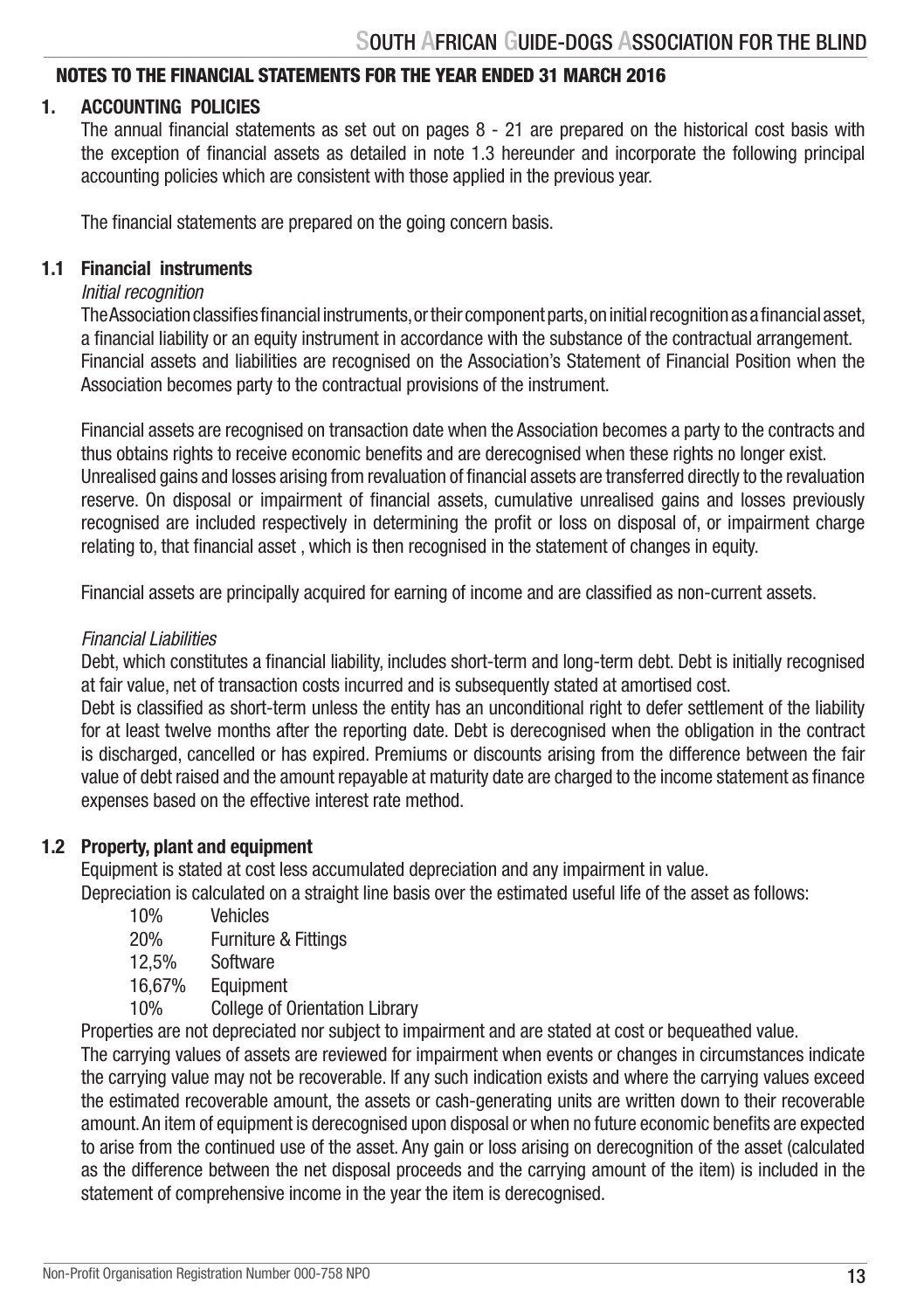#### NOTES TO THE FINANCIAL STATEMENTS FOR THE YEAR ENDED 31 MARCH 2016 - CONTINUED

#### 1.3 Financial assets

 All financial assets are initially recognised at cost. Listed shares are recognised as financial assets, which are measured at fair value, with unrealised gains and losses recognised as a separate component of equity, until the financial assets are sold. Fair value of financial assets are determined by reference to JSE quoted market bid prices.

#### 1.4 Accumulated funds

All income and expenditure of a revenue nature is accounted for in the Statement of Comprehensive Income.

#### 1.5 Employee Benefits

#### *Post retirement benefits*

 Post retirement benefits are made up of those obligations which the Association has towards current or past employees.

#### *Defined contribution plans*

 Contributions in respect of defined contribution plans are recognised as an expense in the year to which they relate.

#### 1.6 Provisions

 Provisions are recognised where the Association has a present legal or constructive obligation as a result of a past event, a reliable estimate of the obligation can be made and it is probable that an outflow of resources embodying economic benefits will be required to settle the obligation.

#### 1.7 Inventory

Inventory is valued at the lower of cost, or net realisable value.

#### 1.8 Revenue

 *Donations, Sponsorships, Events, Trading and Subscriptions* Revenue from donations, sponsorships and subscriptions are recognised when cash is received and is stated at net of direct costs incurred.

#### *Course fees*

Course fees are recognised when due to the Association.

#### *Interest and Dividends*

Interest is recognised on the accrual basis. Dividends are recognised when these are received.

#### *Profit and loss on disposal of financial assets*

 On disposal of financial assests the profit and/or loss made is transferred directly to equity under the Statement of Changes in Equity.

#### 1.9 Bequests

Bequests are recognised whe cash is received and are credited to accumulated funds.

#### 2. TAXATION

 The Association is an approved public benefit organisation and is exempt from normal tax in terms of S30 of the Income Tax Act.

GUIDE-DOGS ASSOCIATION SOUTH AFRICA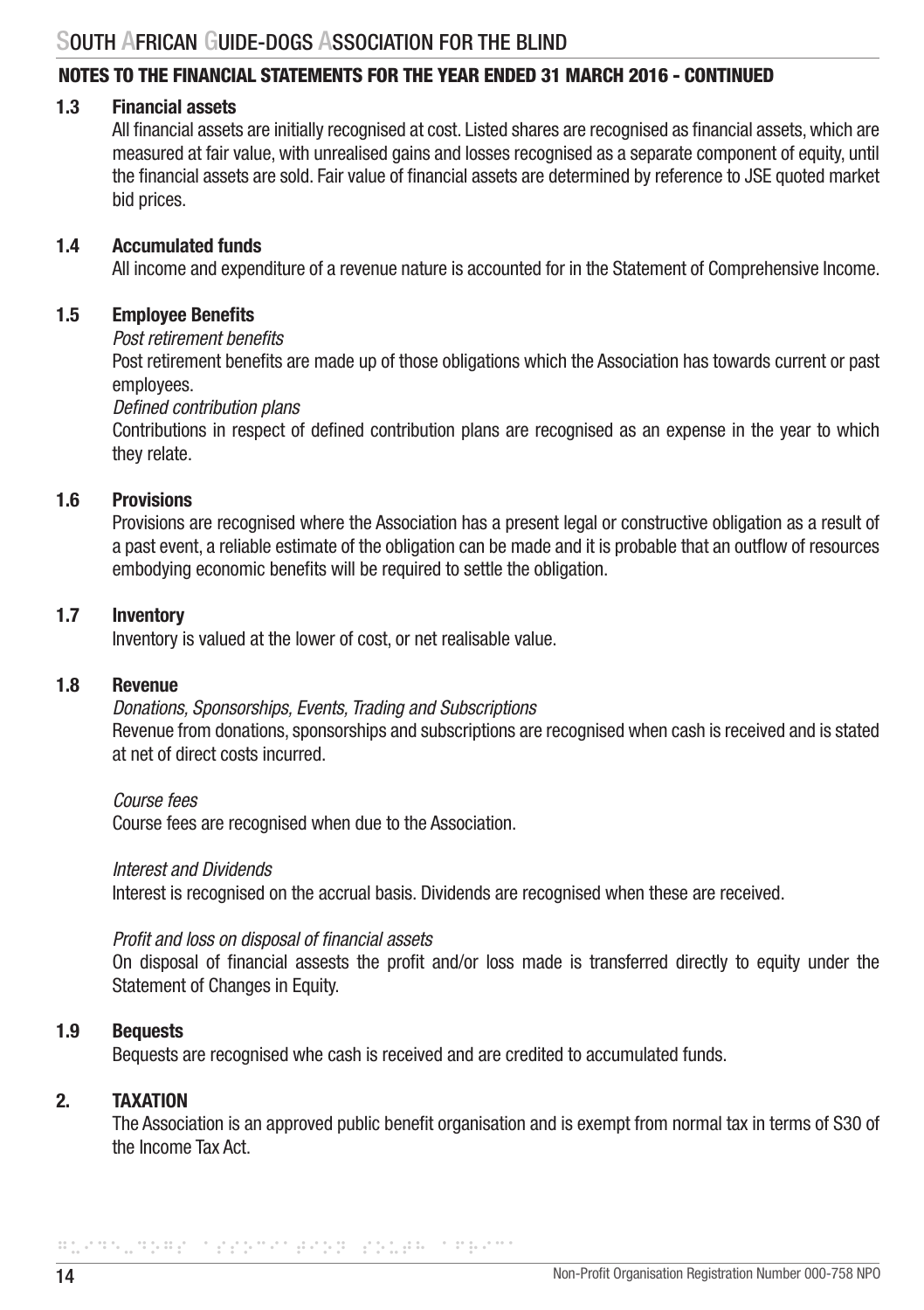#### 3. KEY ESTIMATES AND JUDGEMENTS

 Estimates and judgements are continually evaluated and are based on historical experience and other factors, including expectations of future events that are believed to be reasonable under the circumstances.

 The Association makes estimates and assumptions concerning the future. The resulting accounting estimates will, by definition, seldom equal the related actual results. The estimates and assumptions that have a significant risk of causing a material adjustment to the carrying amounts of assets and liabilities within the next financial year are discussed below:

 - Depreciation is influenced by useful life and residual value estimations. Any change in management's estimates of residual values and useful lives would impact the depreciation charge in the year any reassessment occurs

# 4. **DEFINITIONS**<br>4.1 Cash and cas

#### **Cash and cash equivalents**

 The cash and cash equivalents amounts disclosed in the cash flow statement comprises cash on hand, deposits held on call with banks and highly liquid investments that are readily convertible to known amounts of cash and are subject to insignificant changes in value.

#### 4.2 Financial instruments

#### 4.2.1 *Financial asset*

 A right to receive cash, an equity instrument or a right to exchange a financial instrument under favourable conditions.

#### 4.2.2 *Financial liability*

 A contractual obligation to pay cash or transfer other benefits or an obligation to exchange a financial instrument under unfavourable conditions. This includes debt.

|                                              | 2016<br><b>R000</b> | 2015<br><b>R000</b> |
|----------------------------------------------|---------------------|---------------------|
| <b>5. REVENUE</b>                            |                     |                     |
| Total revenue comprises:                     |                     |                     |
| - Donations and Sponsorships                 | 11 358              | 11 355              |
| - Fundraising from events                    | 2 2 7 6             | 1804                |
| - Investment income                          | 5979                | 5176                |
| - Other                                      | 1 4 2 0             | 549                 |
|                                              | 21 0 33             | 18884               |
| - Subscriptions                              | 121                 | 20                  |
| - Bequests Received                          | 9870                | 8 2 0 3             |
| - Net profit on disposal of financial assets | 7759                | 6 3 2 0             |
|                                              | 38783               | 33 4 27             |

<u> Tanzania (h. 1878).</u>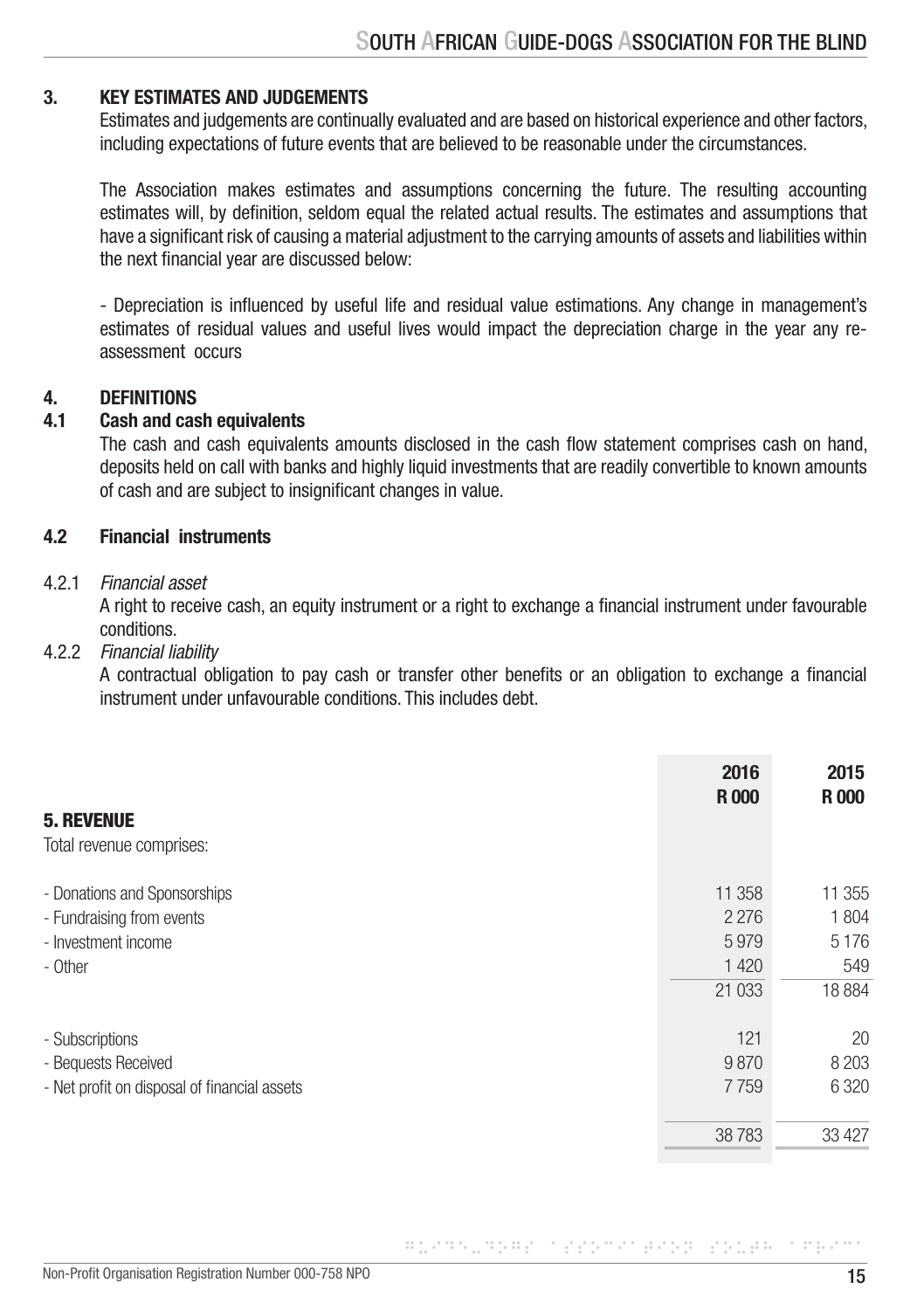| NOTES TO THE FINANCIAL STATEMENTS FOR THE YEAR ENDED                                                                        |                     |                   |
|-----------------------------------------------------------------------------------------------------------------------------|---------------------|-------------------|
| 31 MARCH 2016 - CONTINUED                                                                                                   | 2016<br><b>R000</b> | 2015<br>R 000     |
| <b>6. INCOME FROM FINANCIAL ASSETS</b>                                                                                      |                     |                   |
| Dividends - listed shares                                                                                                   | 4 3 5 0             | 4 3 8 9           |
| Interest                                                                                                                    | 1 6 2 9             | 787               |
|                                                                                                                             | 5979                | 5176              |
| Loss on sale of investments                                                                                                 | (1 329)             | (127)             |
| Profit on sale of investments                                                                                               | 9088<br>7759        | 6447              |
|                                                                                                                             |                     | 6 3 2 0<br>11 496 |
|                                                                                                                             | 13738               |                   |
| <b>7. OPERATING COSTS</b>                                                                                                   |                     |                   |
| Operating costs include:                                                                                                    |                     |                   |
| Audit fees                                                                                                                  |                     |                   |
| - Current year<br>- Accounting Fees                                                                                         | 51<br>41            | 47<br>40          |
| - Other Expenses                                                                                                            | 4                   | 4                 |
|                                                                                                                             | 6                   | 3                 |
| Depreciation of property, plant and equipment                                                                               |                     |                   |
| - Furniture and fittings                                                                                                    | 460                 | 419               |
| - Motor vehicles                                                                                                            | 56                  | 50                |
| - Equipment                                                                                                                 | 211                 | 193               |
| - Computers<br>- Software                                                                                                   | 116<br>65           | 98<br>66          |
| - College of Orientation Library                                                                                            | 7                   | 7                 |
|                                                                                                                             | 5                   | 5                 |
| Staff costs                                                                                                                 |                     |                   |
| - Key management salaries and wages                                                                                         |                     |                   |
| - Other employees salaries and wages                                                                                        | 3070                | 3003              |
| Total salaries and wages                                                                                                    | 9951                | 9 3 6 9           |
| - Contributions to retirement funds and other insurance                                                                     | 13021               | 12 3 72           |
| - Medical aid contributions                                                                                                 | 1809                | 1455              |
|                                                                                                                             | 957                 | 901               |
| Total staff costs                                                                                                           | 15787               | 14728             |
|                                                                                                                             |                     |                   |
|                                                                                                                             | 2016                | 2015              |
| Staff numbers                                                                                                               | #                   | #                 |
| - Average number of key management employed during the year<br>- Average number of other employees employed during the year | 6<br>55             | 6<br>49           |
| Total average number of employees during the year                                                                           | 61                  | 55                |
|                                                                                                                             |                     |                   |
|                                                                                                                             | 2016                | 2015              |
|                                                                                                                             | #                   | #                 |
| <b>8. MEMBERSHIP</b>                                                                                                        | 293                 | 159               |
| <b>Annual Members</b>                                                                                                       | 188                 | 99                |
| Life Members                                                                                                                | 105                 | 60                |
| strategie in der Strategie erheben                                                                                          |                     |                   |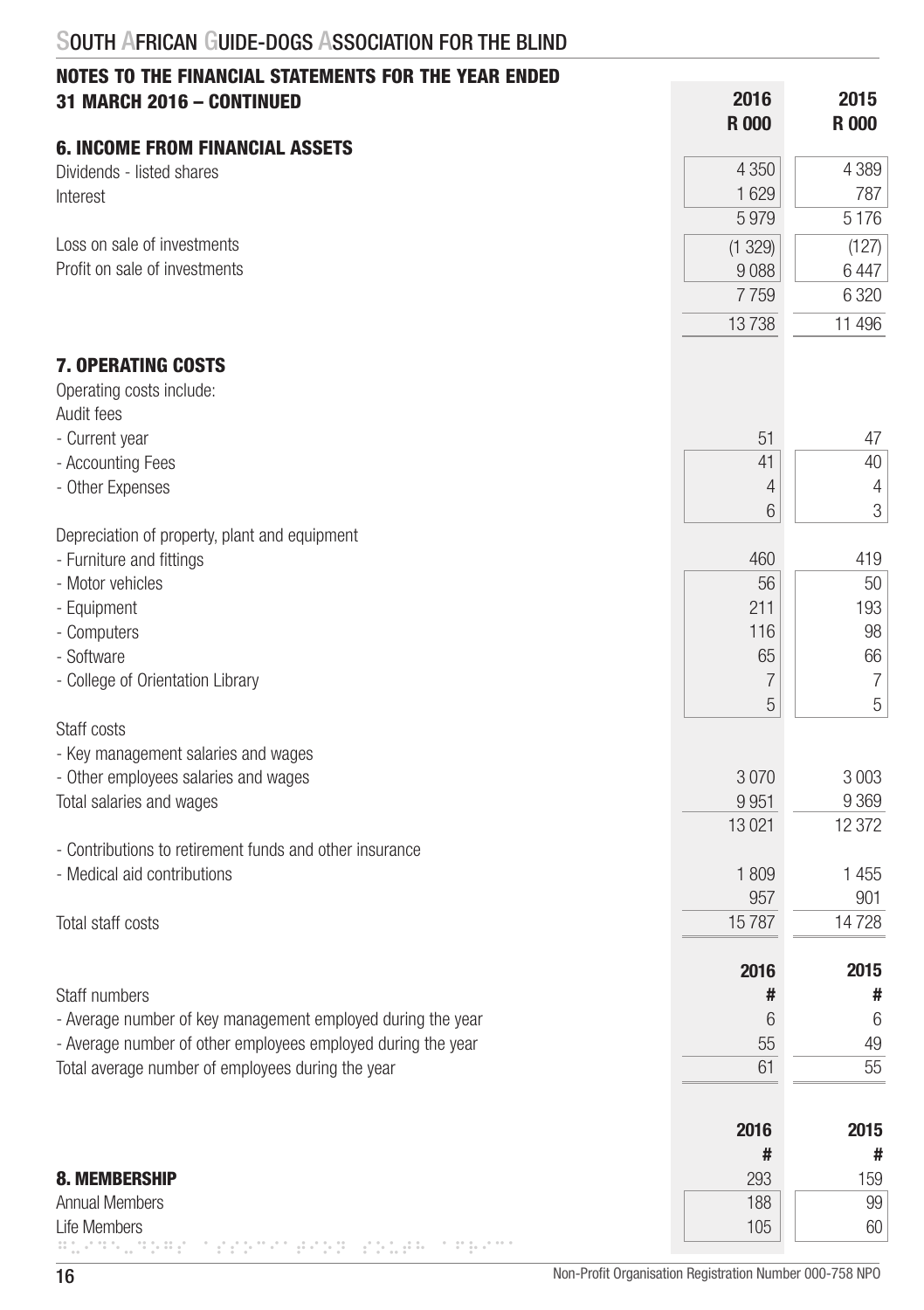#### 9. PROPERTY, PLANT AND EQUIPMENT

|                                       |         | 2016<br><b>R000</b>                |                          |        | 2015<br><b>R000</b>                       |                          |
|---------------------------------------|---------|------------------------------------|--------------------------|--------|-------------------------------------------|--------------------------|
|                                       | Cost    | Accumulated<br><b>Depreciation</b> | <b>Carrying</b><br>Value | Cost   | <b>Accumulated</b><br><b>Depreciation</b> | Carrying<br><b>Value</b> |
| Property                              | 12 4 69 |                                    | 12 4 69                  | 12809  |                                           | 12 809                   |
| Furniture and fixtures                | 998     | (768)                              | 230                      | 872    | (712)                                     | 160                      |
| Motor vehicles                        | 4618    | (1263)                             | 3 3 5 5                  | 3765   | (1053)                                    | 2712                     |
| Office Equipment                      | 818     | (444)                              | 374                      | 779    | (329)                                     | 450                      |
| <b>IT Equipment</b>                   | 676     | (359)                              | 317                      | 637    | (304)                                     | 333                      |
| Computer software                     | 60      | (47)                               | 13                       | 60     | (40)                                      | 20                       |
| <b>College of Orientation Library</b> | 50      | (25)                               | 25                       | 50     | (20)                                      | 30                       |
|                                       | 19689   | (2906)                             | 16783                    | 18 972 | (2458)                                    | 16 514                   |

## Reconciliation of property,

| plant and equipment                   |                |                  | 2016  |                               |         |
|---------------------------------------|----------------|------------------|-------|-------------------------------|---------|
|                                       | <b>Opening</b> | <b>Additions</b> |       | <b>Disposals Depreciation</b> | Total   |
|                                       | <b>Balance</b> |                  |       |                               |         |
| Property                              | 12 809         |                  | (340) |                               | 12 469  |
| Furniture and fixtures                | 160            | 126              | -     | (56)                          | 230     |
| Motor vehicles                        | 2712           | 854              | ۰     | (211)                         | 3 3 5 5 |
| <b>Office Equipment</b>               | 450            | 40               |       | (116)                         | 374     |
| <b>IT Equipment</b>                   | 333            | 59               | (10)  | (65)                          | 317     |
| Computer software                     | 20             | ٠                | -     | (7)                           | 13      |
| <b>College of Orientation Library</b> | 30             |                  |       | (5)                           | 25      |
|                                       | 16 514         | 1079             | (350) | (460)                         | 16 783  |
|                                       |                |                  |       |                               |         |

# Reconciliation of property,<br>nlant and equipment

| plant and equipment                   |                |                          | 2015  |                               |              |
|---------------------------------------|----------------|--------------------------|-------|-------------------------------|--------------|
|                                       | <b>Opening</b> | <b>Additions</b>         |       | <b>Disposals Depreciation</b> | <b>Total</b> |
|                                       | <b>Balance</b> |                          |       |                               |              |
| Property                              | 12 446         | 513                      | (150) |                               | 12 809       |
| Furniture and fixtures                | 119            | 91                       |       | (50)                          | 160          |
| Motor vehicles                        | 2 2 3 6        | 942                      | (273) | (193)                         | 2712         |
| <b>Office Equipment</b>               | 368            | 325                      | (145) | (98)                          | 450          |
| <b>IT Equipment</b>                   | 355            | 49                       | (5)   | (66)                          | 333          |
| Computer software                     | 27             | $\overline{\phantom{a}}$ | -     | (7)                           | 20           |
| <b>College of Orientation Library</b> | 35             |                          |       | (5)                           | 30           |
|                                       | 15 586         | 1920                     | (573) | (419)                         | 16 514       |

# **DETAILS OF PROPERTY**<br>1. Portion 126 of Rietfontein 21

1. Portion 126 of Rietfontein 2IR, Sandton 54408/83<br>2. 89 Belvedere Road. Claremont

2. 89 Belvedere Road, Claremont Christian Communication of the State of T93012/2005<br>3. 85 Belvedere Road, Claremont Christian Christian Christian T00094572/2007

85 Belvedere Road, Claremont

GUIDE-DOGS ASSOCIATION SOUTH AFRICAN

The aggregate value of the properties has been assessed by the respective municipalities at R 11 750 000 ( 31 March 2016 )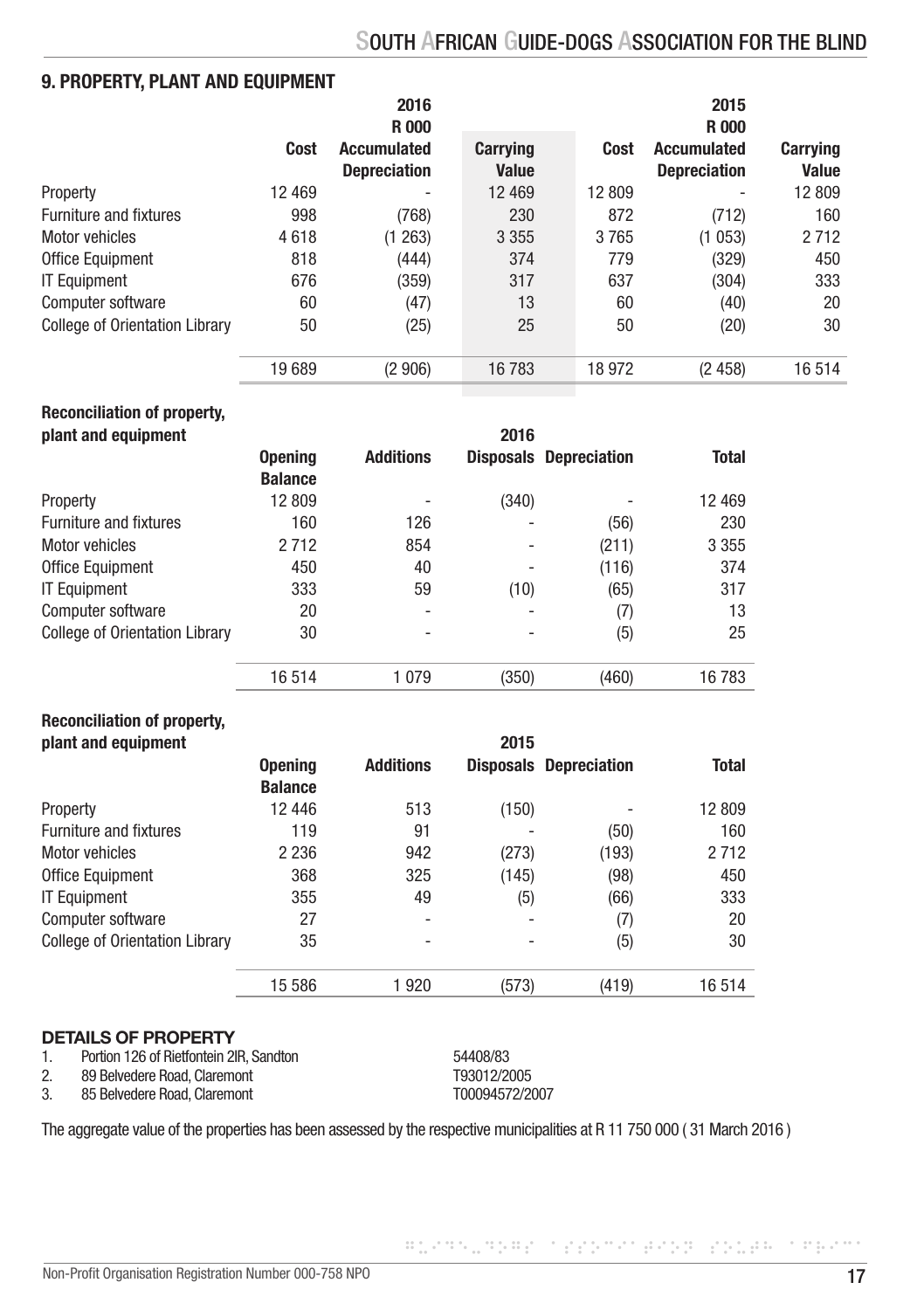#### NOTES TO THE FINANCIAL STATEMENTS FOR THE YEAR ENDED 31 MARCH 2016 – CONTINUED

| <b>10. FINANCIAL ASSETS</b>                | 2016        | 2015        |
|--------------------------------------------|-------------|-------------|
|                                            | <b>R000</b> | <b>R000</b> |
| Nedbank Private Wealth Managed Portfolio   | 75 248      | 85 505      |
| Funds on Call                              | 34 289      | 18721       |
|                                            | 109 537     | 104 226     |
|                                            |             |             |
| Opening balance                            | 104 226     | 82 906      |
| Interest received                          | 1615        | 774         |
| Dividends received                         | 4 3 5 0     | 4 3 8 9     |
| <b>Management</b> fees                     | (793)       | (831)       |
| Capital Introduced / (Redeemed)            | 1413        | 2414        |
| Cost of shares sold                        | (14962)     | (3801)      |
| Proceeds on sale of shares                 | 22 7 21     | 10 120      |
| Adjust to fair value - prior year reversal | (30790)     | (22535)     |
| Adjust to fair value - current year        | 21 757      | 30 790      |
|                                            |             |             |
|                                            | 109 537     | 104 226     |
| <b>11. INVENTORY</b>                       |             |             |
| Office Inventory                           | 15          | 5           |
| <b>Trading Stock</b>                       | 189         | 105         |
|                                            | 204         | 110         |
|                                            |             |             |
| <b>12. TRADE AND OTHER RECEIVABLES</b>     |             |             |
| <b>SARS - VAT</b>                          | 109         | 136         |
| Prepayments                                | 236         | 198         |
| Sundry debtors                             | 41          | 353         |
| Deposits                                   | 5           | 5           |
|                                            | 391         | 692         |
| <b>Maturity profile</b>                    |             |             |
| Within one year                            |             |             |
| More than one year                         | 386         | 508         |
|                                            | 5           | 184         |
|                                            | 391         | 692         |
|                                            |             |             |

Fair value of trade and other receivables

The carrying value approximates the fair value because of the short period to maturity of these instruments.

Collateral

The Association holds no collateral over trade and other receivables.

GUIDE-DOGS ASSOCIATION SOUTH AFRICATION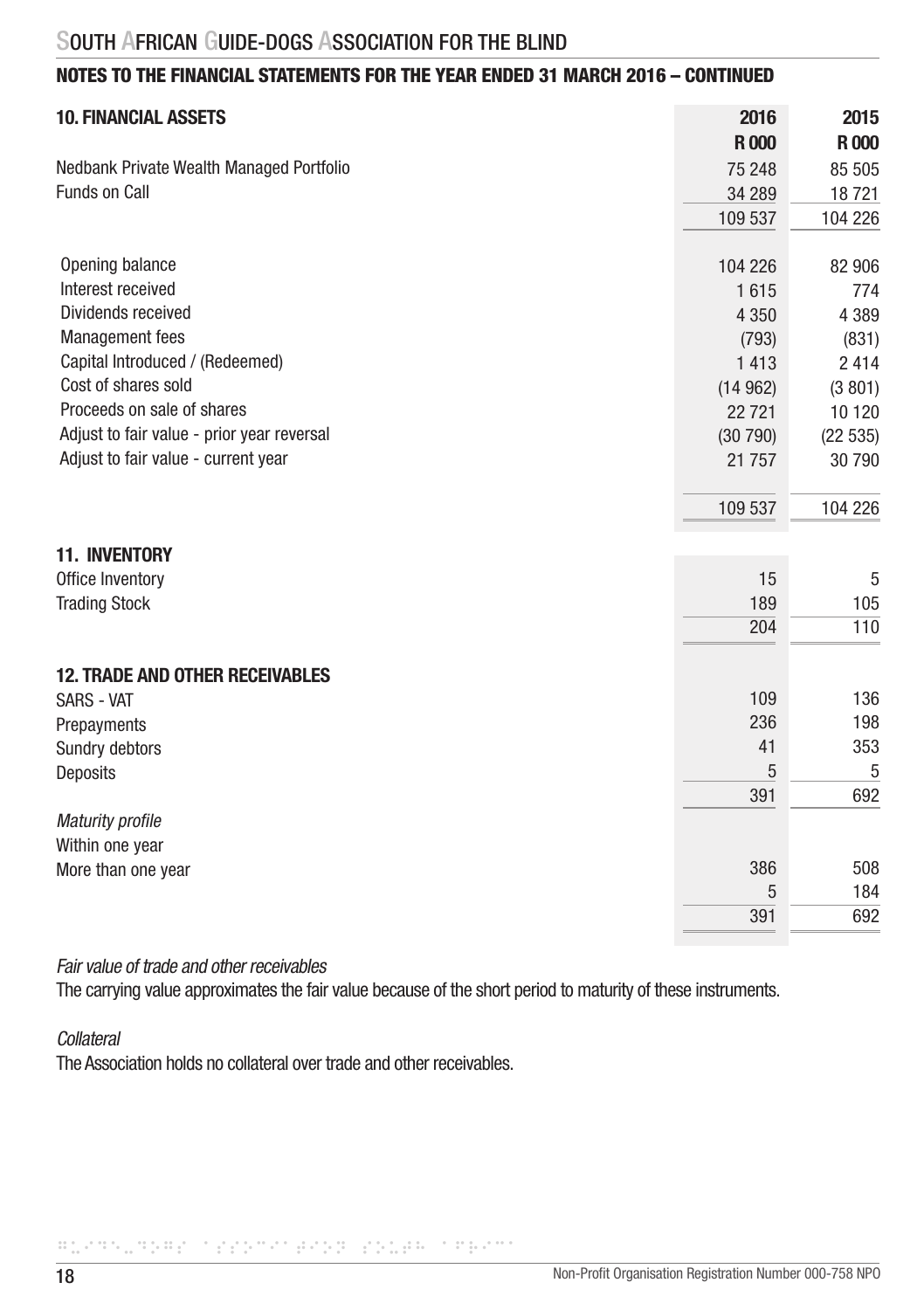#### 13. TRADE AND OTHER PAYABLES

|                         | 2016        | 2015        |
|-------------------------|-------------|-------------|
|                         | <b>R000</b> | <b>R000</b> |
| Trade payables          | 1 3 6 4     | 2 1 0 4     |
| Other payables          | 997         | 538         |
|                         | 2 3 6 1     | 2642        |
|                         |             |             |
| <b>Maturity profile</b> |             |             |
| Within one year         | 2 3 6 1     | 2642        |
| One to two years        |             |             |
|                         | 2 3 6 1     | 2642        |
|                         |             |             |

*Fair value of trade & other payables*

The carrying value approximates the fair value because of the short period to settlement of these obligations.

*Leave pay provision*

The leave pay provision which is included in other payables was based on 18% (2015: 18%) of the total obligation of R498 757 (2015: R640 816) for the year.

#### 14. NOTES TO THE STATEMENT OF CASH FLOWS

#### 14.1 Reconciliation of net profit before taxation to cash generated by operations:

| Net (loss)/profit for the year                             | (3055)  | (2307)  |
|------------------------------------------------------------|---------|---------|
| Adiustments for:                                           |         |         |
| Net profit on disposal of financial assets taken to equity | 7759    | 6 3 2 0 |
| Depreciation                                               | 460     | 419     |
| (Profit)/Loss on disposal of property, plant and equipment | (368)   | 109     |
| Income from financial assets                               | (13738) | (11496) |
| Operating profit before working capital changes            | (8942)  | (6955)  |
| <b>Changes in Working Capital</b>                          |         |         |
| (Increase)/Decrease in Inventory                           | (94)    | 62      |
| (Increase)/Decrease in Accounts Receivable                 | 301     | 99      |
| Increase/(Decrease) in Accounts Payable                    | (281)   | 1 3 5 3 |
| Cash Generated by operations                               | (9 016) | (5441)  |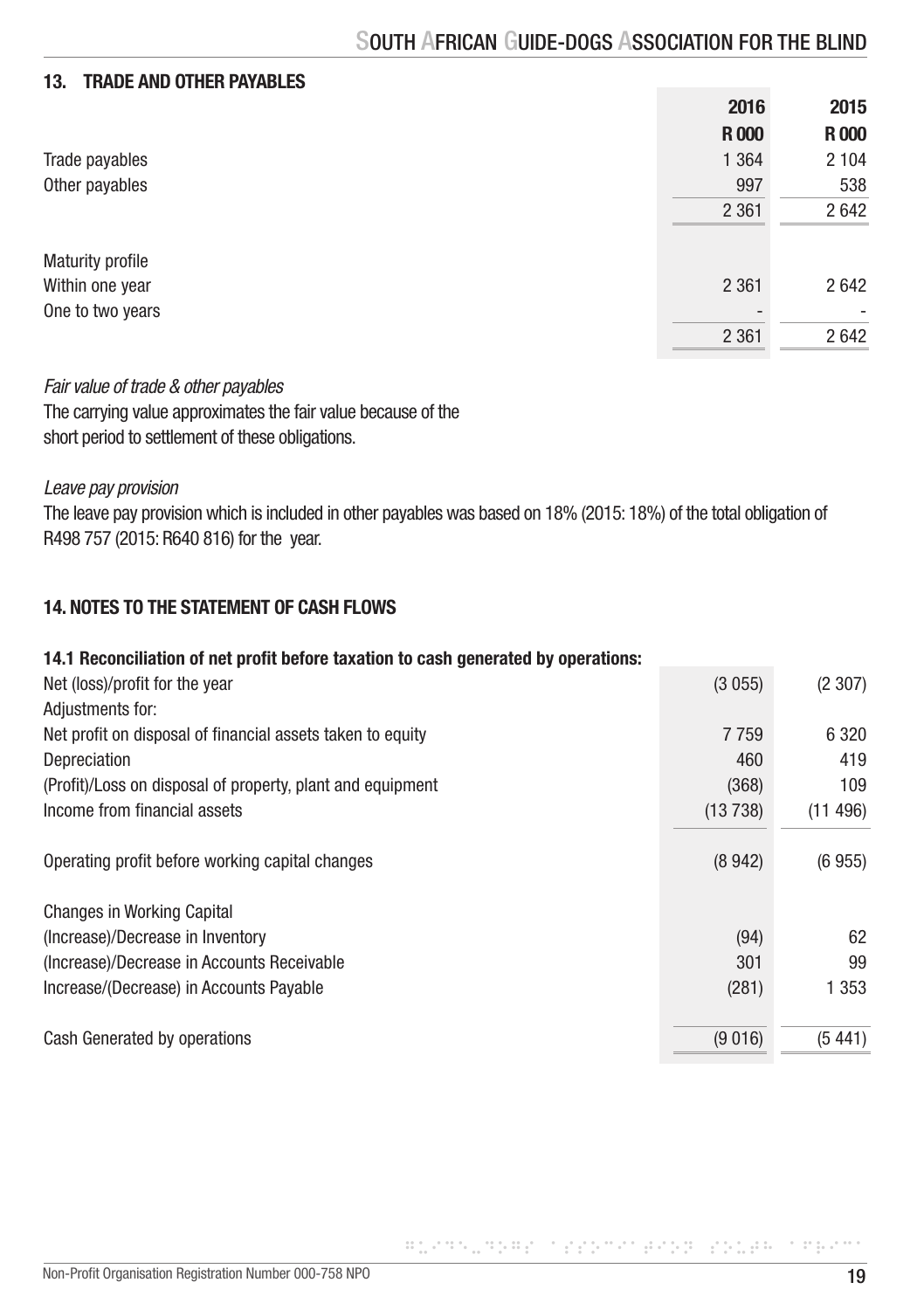#### NOTES TO THE FINANCIAL STATEMENTS FOR THE YEAR ENDED 31 MARCH 2016 – CONTINUED

#### 15. FINANCIAL RISK MANAGEMENT AND FINANCIAL INSTRUMENTS

#### Introduction

The Association is exposed to liquidity, credit and commodity price risk arising from its financial instruments. The Executive Committee has the overall responsibility for the establishment and oversight of the Association's risk management framework. The Director and Management established comprehensive risk management processes which would provide assurance that significant business risks are systematically identified, assessed and reduced to acceptable levels. The Director and Management meet regularly to review and, if appropriate, approve the implementation of optimal strategies for the effective management of financial risks.

#### Risk profile

Risk management and measurement relating to each of these risks are discussed under the headings below.

#### 15.1 Liquidity Risk

Liquidity risk is the risk that an entity will be unable to meet its obligations as they become due. The Association manages liquidity risk by effectively managing its working capital, capital expenditure and cash flows. The Association finances its operations through adequate banking facilities and reserve capital deposits held with reputable banking institutions. There are no severe restrictions on these banking facilities and capital deposits. The Association has sufficient undrawn deposits which could be utilised to settle obligations.

|                                                    | Note              | <b>Total Cash Flows</b> | Within one year | One to two years         | More than two years |
|----------------------------------------------------|-------------------|-------------------------|-----------------|--------------------------|---------------------|
| 2016                                               |                   | <b>R000</b>             | <b>R000</b>     | <b>R000</b>              | <b>R000</b>         |
| <b>Financial Assets</b>                            |                   |                         |                 |                          |                     |
| <b>Loans and Receivables</b>                       |                   | 1 1 7 7                 | 1 1 7 2         |                          | 5                   |
| <b>SARS - VAT</b>                                  | 11                | 109                     | 109             | -                        |                     |
| Prepayments                                        | 11                | 236                     | 236             |                          |                     |
| Other debtors                                      | 11                | 41                      | 41              |                          |                     |
| Deposits                                           | 11                | 5                       |                 |                          | 5                   |
| Cash at Bank                                       |                   | 786                     | 786             |                          |                     |
| <b>Financial Assets</b>                            | 10                | 109 537                 | 109 537         |                          |                     |
| Total                                              |                   | 110714                  | 110 709         |                          | 5                   |
| <b>Liabilities</b><br><b>Financial Liabilities</b> |                   | 2 3 6 1                 | 2 3 6 1         |                          |                     |
| Trade payables                                     | $12 \overline{ }$ | 1 3 6 4                 | 1 3 6 4         | $\overline{\phantom{0}}$ |                     |
| Other payables                                     | 12                | 997                     | 997             |                          |                     |
| Total                                              |                   | 2 3 6 1                 | 2 3 6 1         |                          |                     |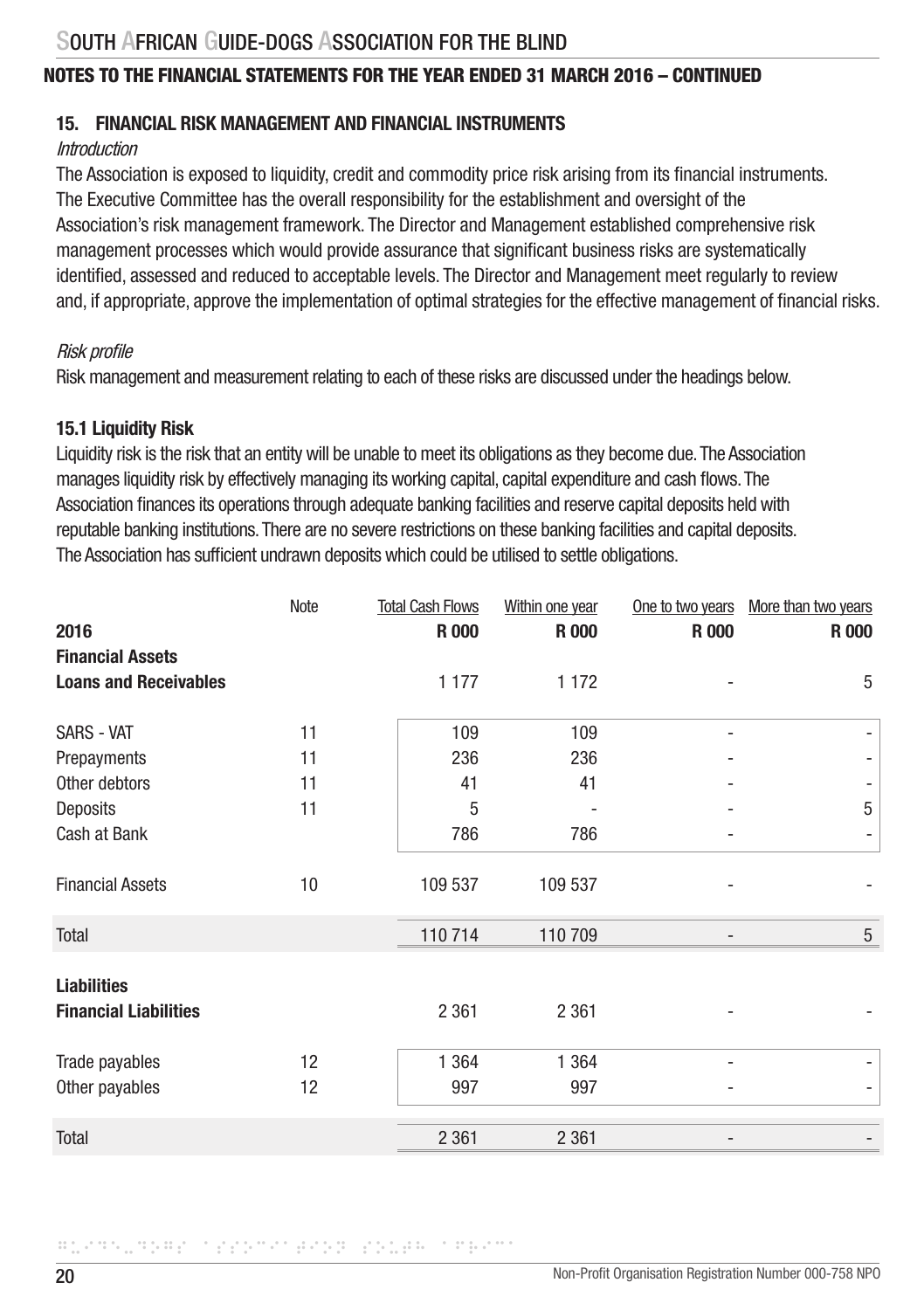|                              | Note              | <b>Total Cash Flows</b> | Within one year | One to two years             | More than two years |
|------------------------------|-------------------|-------------------------|-----------------|------------------------------|---------------------|
| 2015                         |                   | <b>R000</b>             | <b>R000</b>     | <b>R000</b>                  | <b>R000</b>         |
| <b>Assets</b>                |                   |                         |                 |                              |                     |
| <b>Loans and Receivables</b> |                   | 1 590                   | 1 4 0 6         | 179                          | 5                   |
|                              |                   |                         |                 |                              |                     |
| <b>SARS - VAT</b>            | 11                | 136                     | 136             | $\qquad \qquad \blacksquare$ |                     |
| Prepayments                  | 11                | 198                     | 198             |                              |                     |
| Other debtors                | 11                | 353                     | 174             | 179                          |                     |
| Deposits                     | 11                | 5                       |                 |                              | 5                   |
| Cash at Bank                 |                   | 898                     | 898             |                              |                     |
|                              |                   |                         |                 |                              |                     |
| <b>Financial Assets</b>      | 10                | 104 226                 | 104 226         |                              |                     |
| <b>Total</b>                 |                   | 105816                  | 105 632         | 179                          | 5                   |
|                              |                   |                         |                 |                              |                     |
| <b>Liabilities</b>           |                   |                         |                 |                              |                     |
| <b>Financial Liabilities</b> |                   | 2642                    | 2642            |                              |                     |
| Trade payables               | 12                | 2 1 0 4                 | 2 1 0 4         |                              |                     |
| Other payables               | $12 \overline{ }$ | 538                     | 538             |                              |                     |
|                              |                   |                         |                 |                              |                     |
| <b>Total</b>                 |                   | 2642                    | 2642            |                              |                     |

#### 15.2 Credit Risk

Credit risk, or the risk of financial loss due to counterparties not meeting their contractual obligations, is managed by monitoring procedures. Trade and other receivables consist mainly of prepayments. The Association does not have customers who might owe monies. Credit Risk exposure in respect of trade receivables is further analysed in note 11. The carrying value of the investments available-for-sale, loans and receivables and derivative financial instrument financial assets represent the maximum credit risk exposure.

#### 15.3 Investment Return Risk

Exposure to risk on financial assets, investments available-for-sale and liabilities are monitored on a continuous and proactive basis. At the reporting date, the interest rate profile of the Association's interest bearing financial instruments were:

|                                                                                                      | 2016        | 2015        |
|------------------------------------------------------------------------------------------------------|-------------|-------------|
|                                                                                                      | <b>R000</b> | <b>R000</b> |
| <b>Fixed Rate Instruments (average)</b>                                                              | 7.5%        | 6.5%        |
| At the reporting date, the Association was exposed to interest rate influences on cash deposits of   | 34 289      | 18722       |
| At the reporting date, the profile of the Associations'                                              |             |             |
| listed financial instruments were:                                                                   |             |             |
| At the reporting date, the Association was exposed to market influences on listed equities valued at | 75 248      | 85 505      |

#### 16. THE JOHN AND ESTHER ELLERMAN TRUST

The Association was pleased to accept a grant from The John and Esther Ellerman Trust. The grant was applied to subsidise the salary of an Orientation and Mobility (O & M) practitioner. This practitioner provided direct services to visually impaired people in the community and to visually impaired children at Sibonile School for the Blind.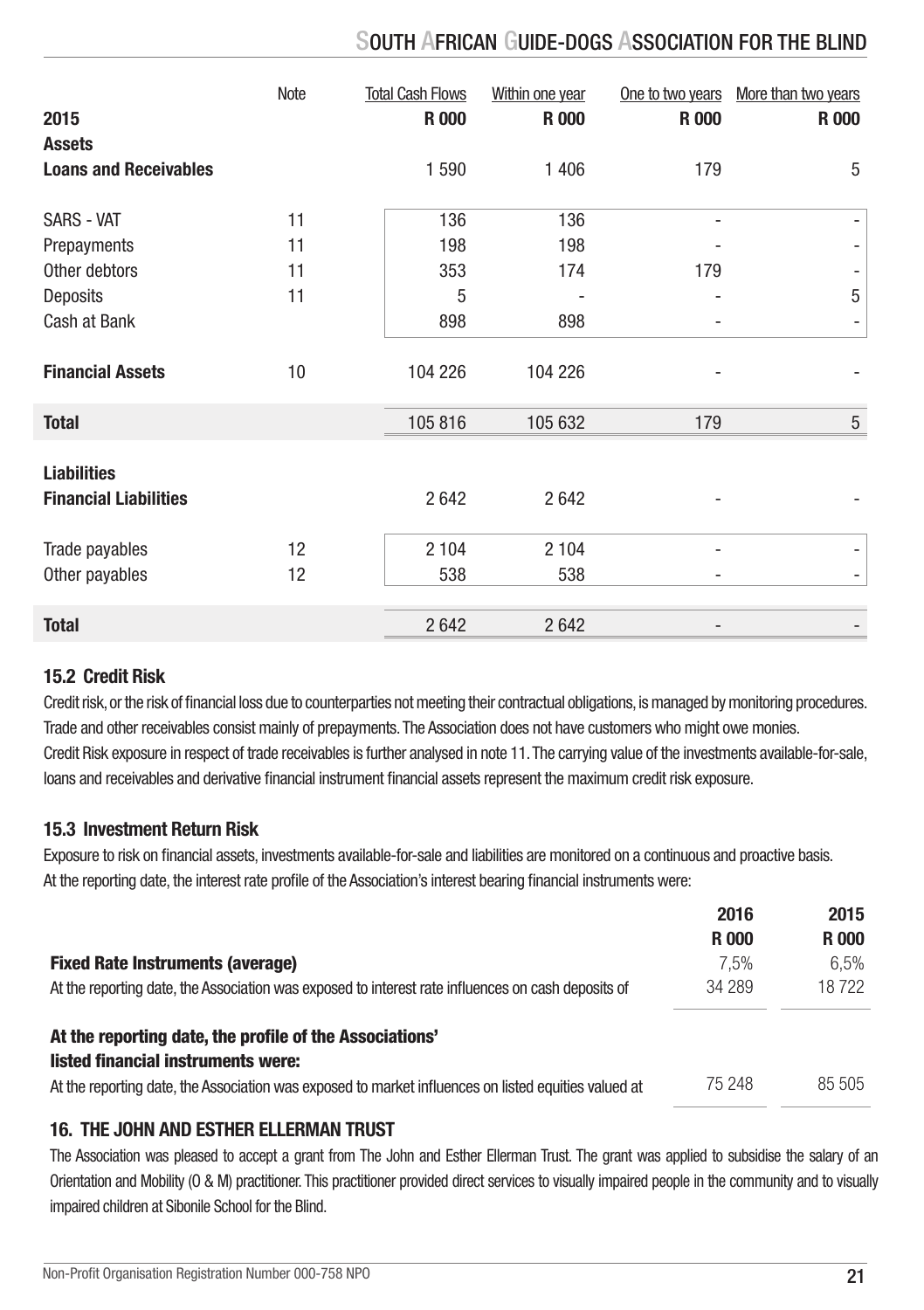| <b>Notes</b> |                                                         |
|--------------|---------------------------------------------------------|
|              |                                                         |
|              |                                                         |
|              |                                                         |
|              |                                                         |
|              |                                                         |
|              |                                                         |
|              |                                                         |
|              |                                                         |
|              |                                                         |
|              |                                                         |
|              |                                                         |
|              |                                                         |
|              |                                                         |
|              |                                                         |
|              |                                                         |
|              |                                                         |
|              |                                                         |
|              |                                                         |
|              |                                                         |
|              |                                                         |
|              |                                                         |
|              |                                                         |
|              |                                                         |
|              | <b>GUIDE-DOGS</b><br><b>ASSOCIATION</b><br>South Africa |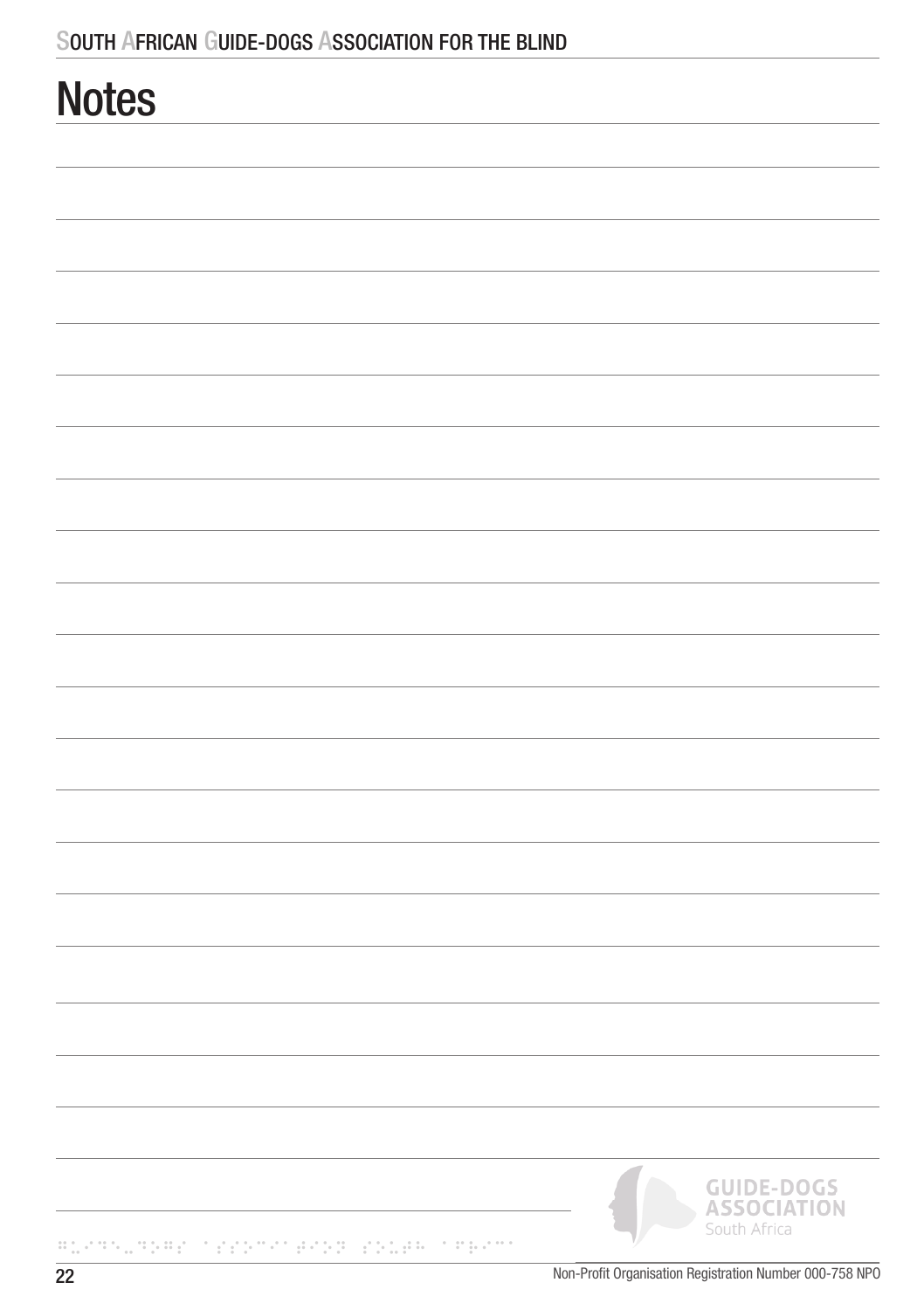| <b>GUIDE-DOGS</b>                                                                                                                                                                                                                                                                                                                                                                                                                                                                                     |
|-------------------------------------------------------------------------------------------------------------------------------------------------------------------------------------------------------------------------------------------------------------------------------------------------------------------------------------------------------------------------------------------------------------------------------------------------------------------------------------------------------|
| <b>ASSOCIATION</b><br>South Africa<br>Editor: Proposed:                                                                                                                                                                                                                                                                                                                                                                                                                                               |
| Gebor.<br>$\begin{array}{cccccccccc} \Omega_{\mathcal{A}} & \Omega_{\mathcal{A}} & \Omega_{\mathcal{A}} & \Omega_{\mathcal{A}} & \Omega_{\mathcal{A}} & \Omega_{\mathcal{A}} & \Omega_{\mathcal{A}} & \Omega_{\mathcal{A}} & \Omega_{\mathcal{A}} & \Omega_{\mathcal{A}} \\ \Omega_{\mathcal{A}} & \Omega_{\mathcal{A}} & \Omega_{\mathcal{A}} & \Omega_{\mathcal{A}} & \Omega_{\mathcal{A}} & \Omega_{\mathcal{A}} & \Omega_{\mathcal{A}} & \Omega_{\mathcal{A}} & \Omega_{\mathcal{A}} \end{array}$ |